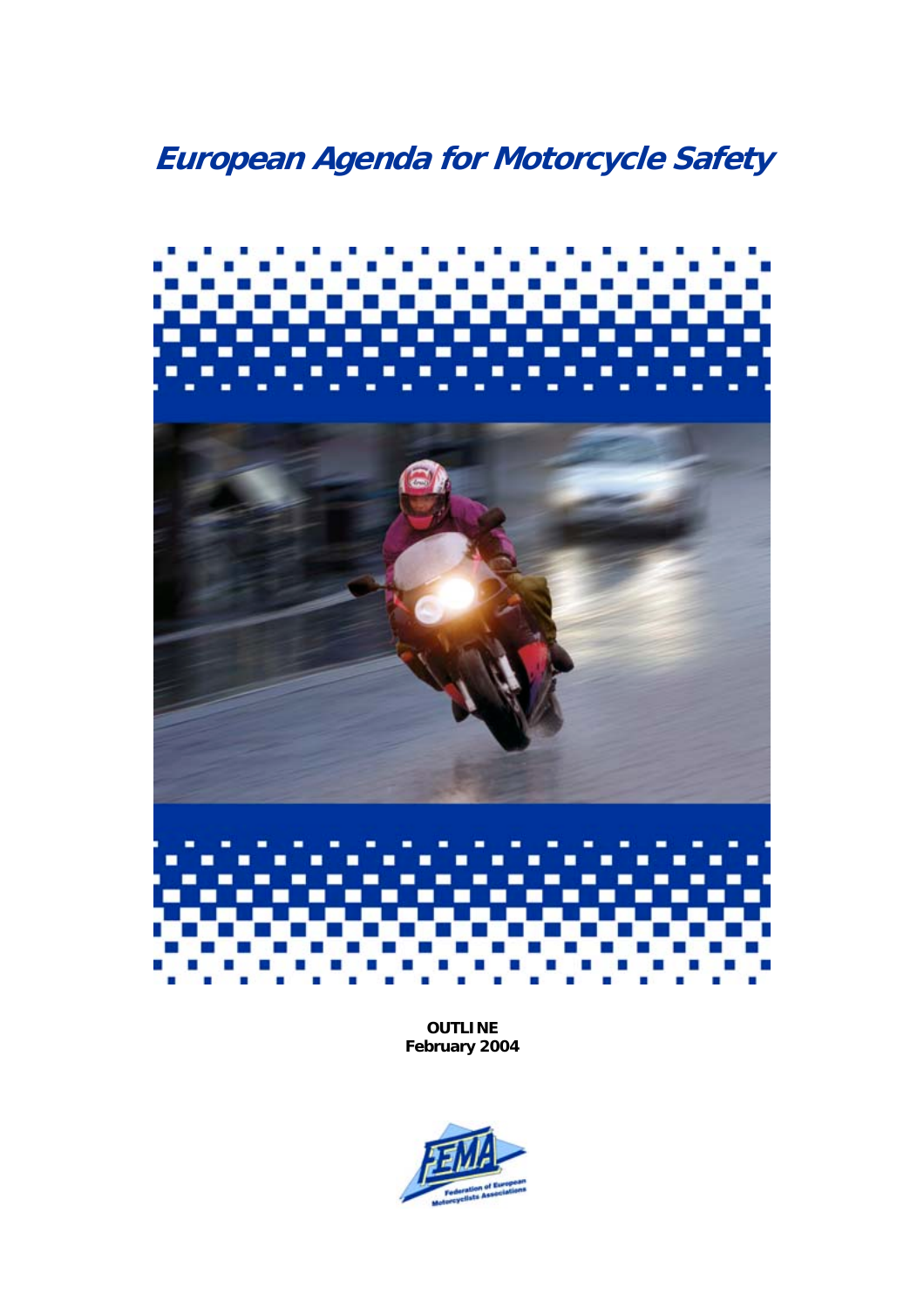### **Introduction**

#### **The purpose of this document**

The motorcycling community has extensive, experience based, knowledge of why accidents happen. The motorcyclists and their organisations are in many ways the "real experts" on motorcycle safety.

The purpose of this document is to give legislators and decision makers a brief summary of riders' analyses of why motorcycle accidents happen and recommendations on how to improve motorcycle safety in some selected areas of particular concern.

This document may form the basis of further development.

#### **What is FEMA?**

The Federation of European Motorcyclists' Associations (FEMA) is the representative federation of powered two-wheeler users throughout Europe.

FEMA represents the interests' of 22 citizens' national associations at the European Union and the Transport Division of the United Nations Economic Commission for Europe (UN-ECE). FEMA is taking an active part to the road safety debate in these arenas.

The FEMA secretariat is based in Brussels, in the heart of the European Union. It employs three full time members of staff dedicated to safeguarding riders' interests.

Within the framework of FEMA, experience based knowledge of motorcycle safety is refined and systematised. As opposed to some organisations and institutions keeping a high profile in the motorcycle safety debate, FEMA has no "hidden commercial agenda".

#### **A brief introduction to motorcycling**

The number of motorcycles on European roads has more than doubled over the last two decades.

Motorcycling is no longer a "youth-phenomenon": The average age of the European motorcyclist is considerably higher than it was twenty years ago.

People from all classes and professions have taken up motorcycling. Also, today more women are riding motorcycles than ever before.



Motorcycling offers two major advantages:

- 1. It is an inexpensive, environmentally friendly and effective means of transport
- 2. It is a meaningful leisure activity, improving the quality of life for millions of European citizens

Motorcycling has only one major disadvantage: high injury risk. However, in most European countries, the motorcycling community has, with few governmental incentives, reduced the accident involvement rate substantially over the last 20 years.

With nearly 12 million motorcycle riders, the financial aspects of European motorcycling are considerable: Industry, jobs, tourism and tax revenues.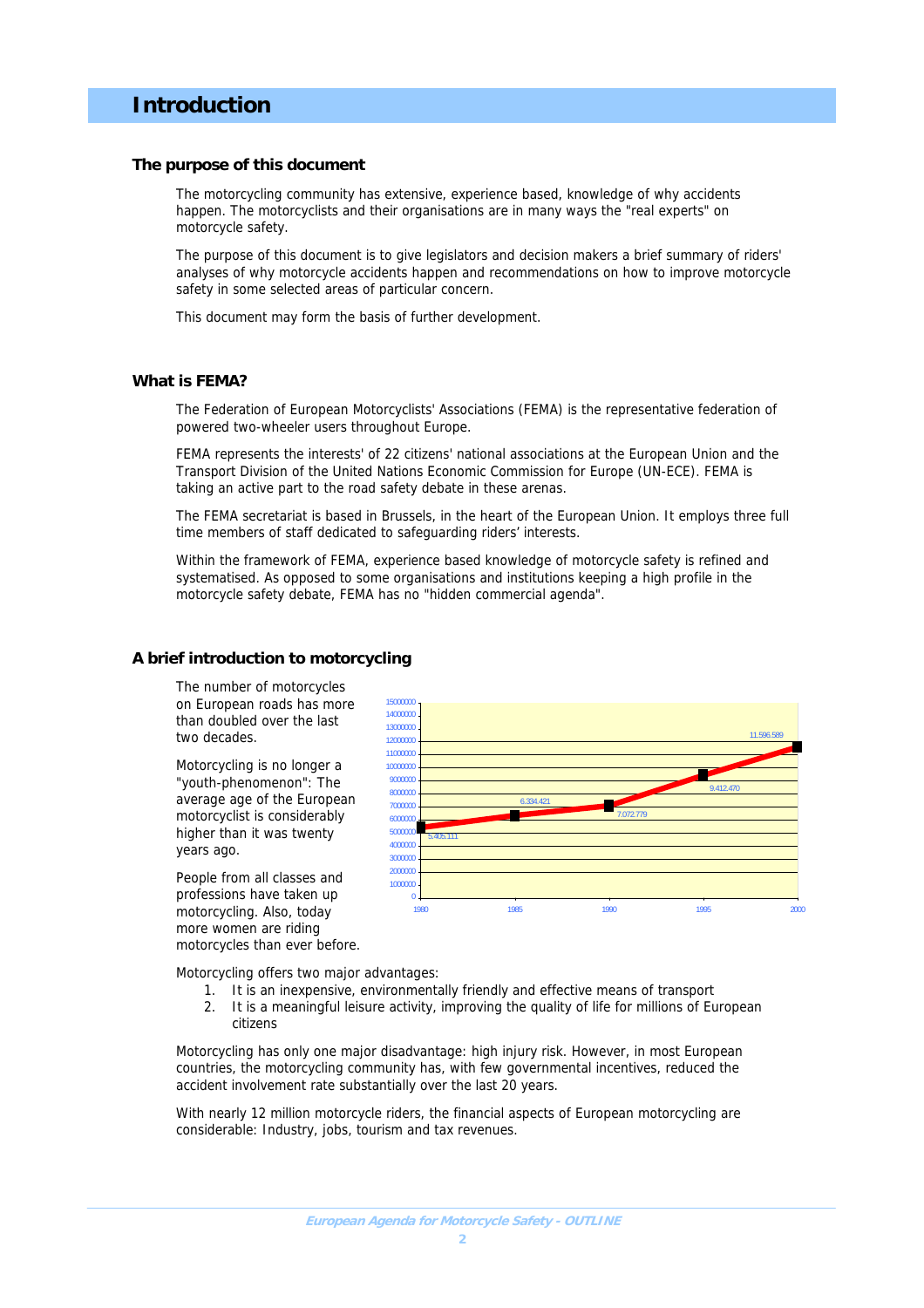The "myth" describes the typical rider as an extreme individualist. The truth is, however, that most motorcyclists prefer the company of those who are like-minded: Riding together, meeting at roadside cafes, participating in the numberless motorcycling events taking place all over Europe.

Many riders are members of motorcycle clubs, which often comprise the core of the national Riders' Rights organisations.

The motorcycling community is probably better organised than any other group of road-users, interlinked in a worldwide social and political "Motorcycling Network".

Within the motorcycling community there is strong sense of group-identity and solidarity: If a rider suffers a roadside engine failure, other



riders always stop and offer assistance. If the motorcycling community is put under political pressure, motorcyclists will join forces and stand up and fight for their rights.

#### **A brief introduction to motorcycles**

Motorcycle use can be divided in three main categories: Commuting, leisure riding and a combination of the two. Different types of motorcycles are chosen by different groups of motorcyclists for different purposes:

#### **Standard**

Traditional motorcycles mainly designed as practical transportation. This category falls in the middle of the spectrum in most areas of ergonomics and performance, including power, handling and braking.

#### **Cruiser**

Once dominated exclusively by Harley-Davidson, the cruiser category has now attracted competition from all major manufacturers. The profile is long with a low saddle hight. The emphasis is on appearance, style and sound, with less emphasis on performance.

#### **Multi-Purpose**

With long suspension travel, these machines are designed to be used both on asphalt and unmade roads. The category is groving more and more popular and are often called "adventure bikes", as they offer the comfort, luggage capacity and durability needed for long-distance touring.

#### **Touring**

Large, often very expensive motorcycles with luggage capacity and weather protection, designed to transport rider and passenger in comfort. Touring bikes are heavy with moderate power outputs. Their intended purpose is comfortable, long-distance travel.

#### **Sport-Touring**

These motorcycles combine the comfort and some of the luggage capacity of touring bikes with the responsive handling of sportbikes. Usually powerful with high-performance brakes. The ideal mission of a sport-touring machine is medium and long-distance travel via challenging roads.









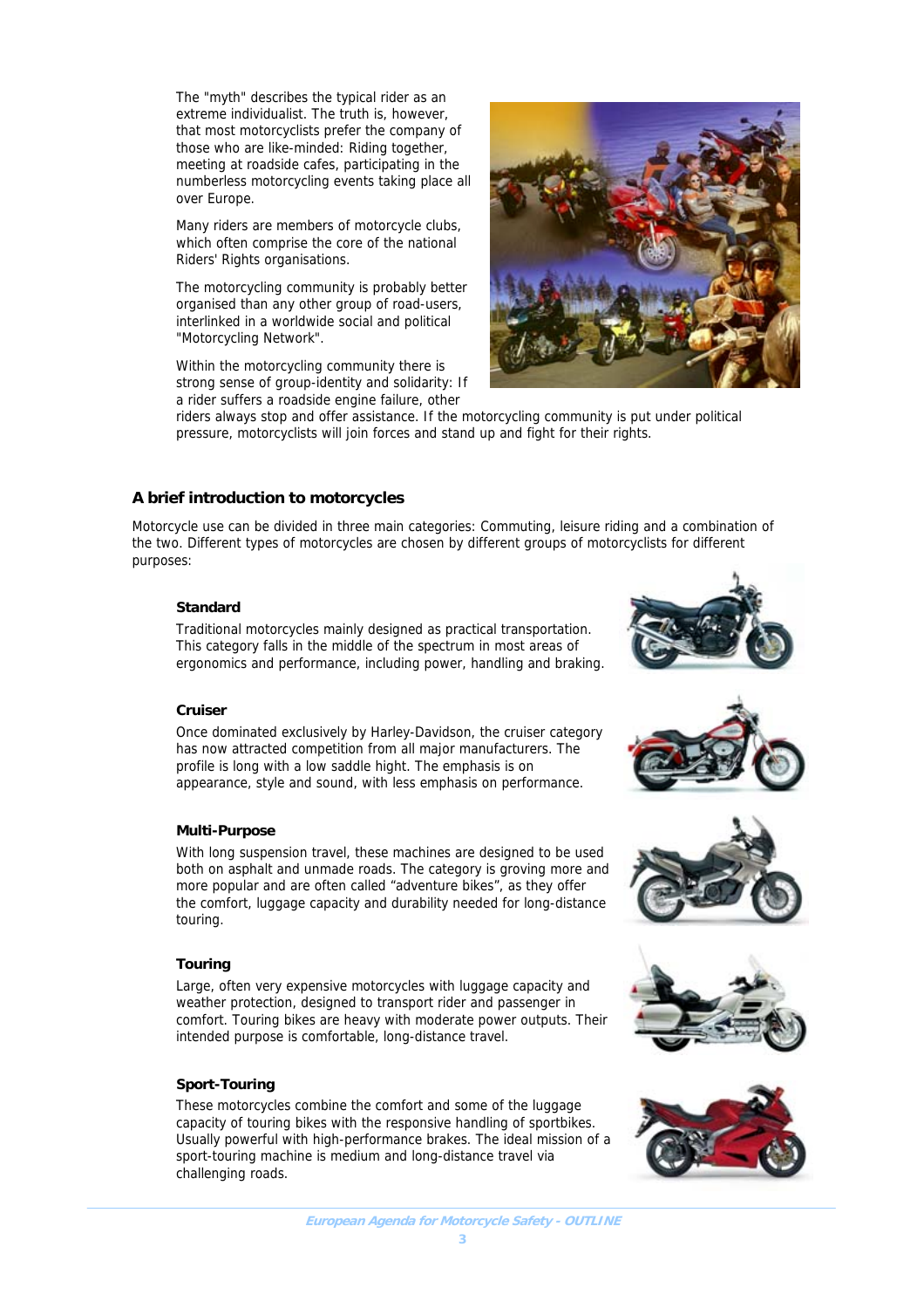#### **Supersport**

Styled and constructed in the manner of road-racing motorcycles with streamlined bodywork and forward-leaning riding position. The emphasis is on handling, acceleration, top speed, braking and cornering. Often lighter and more technologically advanced than other types of motorcycles, they are favoured for riding on twisting roads.



#### **Scooters**

These two-wheeled vehicles are often small, mostly low-power designs in moped and light motorcycle categories with small-diameter wheels suitable for use on surface streets in urban environments. Their appearance differs significantly from motorcycles because of their bodywork and the "step-through" frame design. Although less common, a new generation of super scooters with engine capacities of up to 650 cc is becoming increasingly prevalent. They combine the virtues of traditional scooters with a long distance capability.

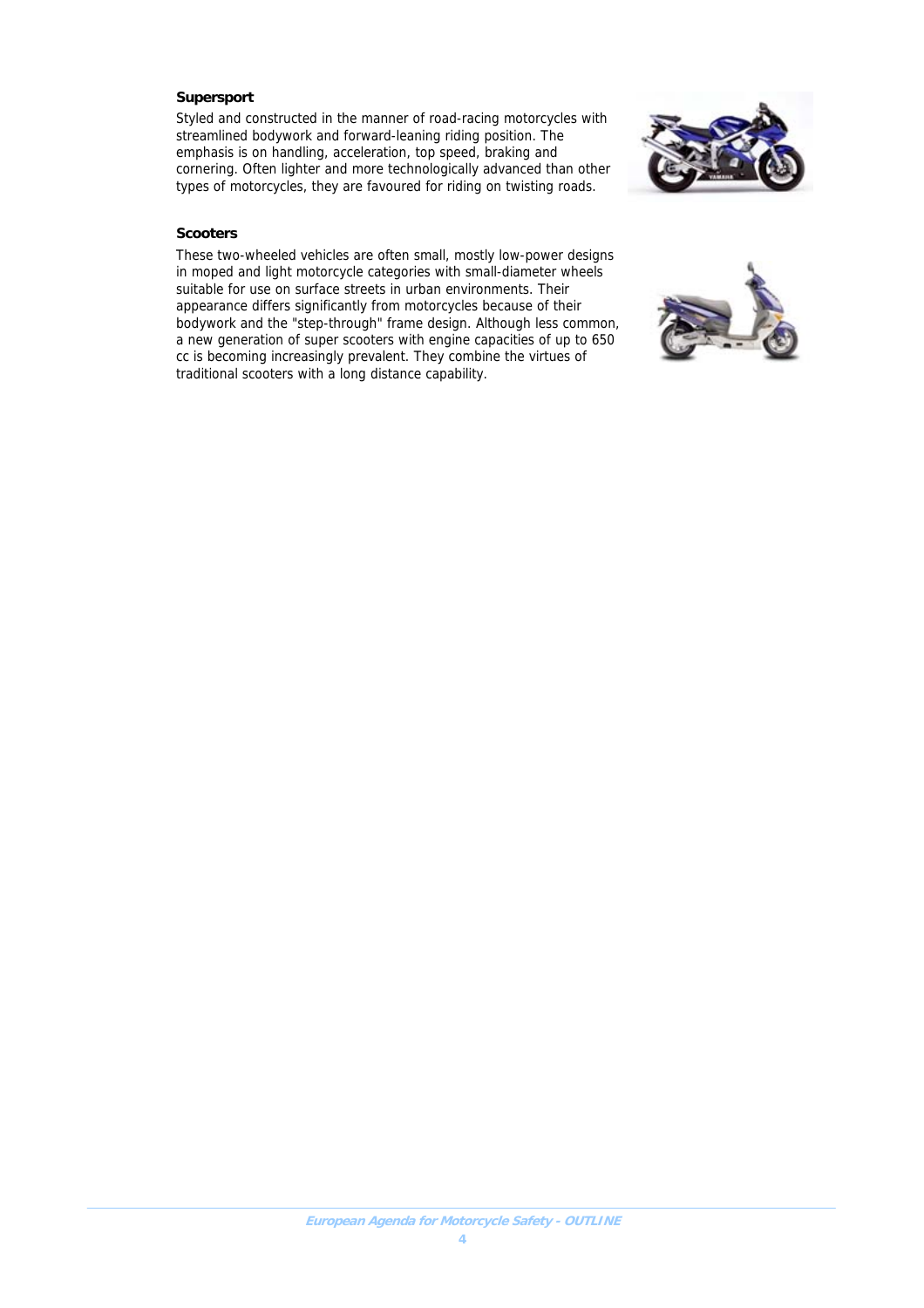## **Safety Consciousness within the Motorcycling Community**

#### **Most riders are safety conscious**

It is often said that that riding a motorcycle is five, ten or even twenty times more dangerous than being a car occupant. In one respect this is correct: The rider is subject to a greater risk of being killed or injured when an accident takes place. A minor collision between two cars usually causes material damage only, while a similar collision between a car and a motorcycle often results in an injured rider. Motorcyclists are vulnerable and have a high risk of injury.

In another respect, however, insurance statistics show that motorcycles are not involved in more "unwanted" road traffic incidents than cars, e.g. motorcyclists do not have a higher accident involvement risk than motorists. Thus, it should not be constantly claimed that motorcyclists are a "careless" group of road-users!

On the contrary: Most riders are fully aware of the fact that they are vulnerable road users and that motorcycling requires skills and a focused, conscious behaviour. The level of safety consciousness, however, may differ from country to country, depending on the general attitude towards road safety in that particular country

The fact that millions of European riders have purchased protective equipment worth millions of Euro indicates that motorcyclists are safety conscious. Also, the fact that the motorcycling community organises voluntary post-licence training courses and first aid courses, and that thousands of European riders, at their own expense, participate in these courses, indicates that motorcyclists want to improve safety.

It has been suggested that motorcyclists who are members of organised groups are more safety conscious than those who are not.

In many European countries, the motorcycling community has, with few governmental incentives, reduced the accident involvement rate substantially over the last 20 years.

However, regardless of any road safety initiative, by Governments or by the riders themselves, motorcycling can never be made risk-free – a fact confirmed by the US Supreme Court as early as 1972: "Safety is not the equivalent of risk-free".

#### **The extreme "high risk takers"**

It cannot be denied that motorcycling sometimes attracts "high risk takers" with an extreme behaviour. This minority often provokes other road users, giving motorcycling a bad public reputation.

It is doubtful whether any road safety initiative will change the attitude and behaviour of these individuals. The extreme "high risk takers" should instead be motivated to practise their extreme "joie de vivre" in closed circuit riding, instead of on public roads, where they often violate Highway Codes.

In some countries, insurance statistics show that motorcycles with a "sharp" image, attracting the extreme "high risk takers", stand for as much as 70% of the settlement of insurance claims, while constituting only 10% of the total number of motorcycles in the country, indicating a high accident involvement rate. Motorcycles with a "sharp" image may also have "built-in-expectations" of hard and aggressive riding.



Motorcycles with a "sharp" image do not necessarily have the most powerful engines or the highest power-to-weight ratio. Therefore, restrictive legislation based on engine capacity, power output or high power-to weight ratio would not at all solve the problem.

Industry advertising is often designed to confirm the dreams and expectations of the extreme "high risk seekers". It could help motorcycle safety if industry redesigned their advertising campaigns.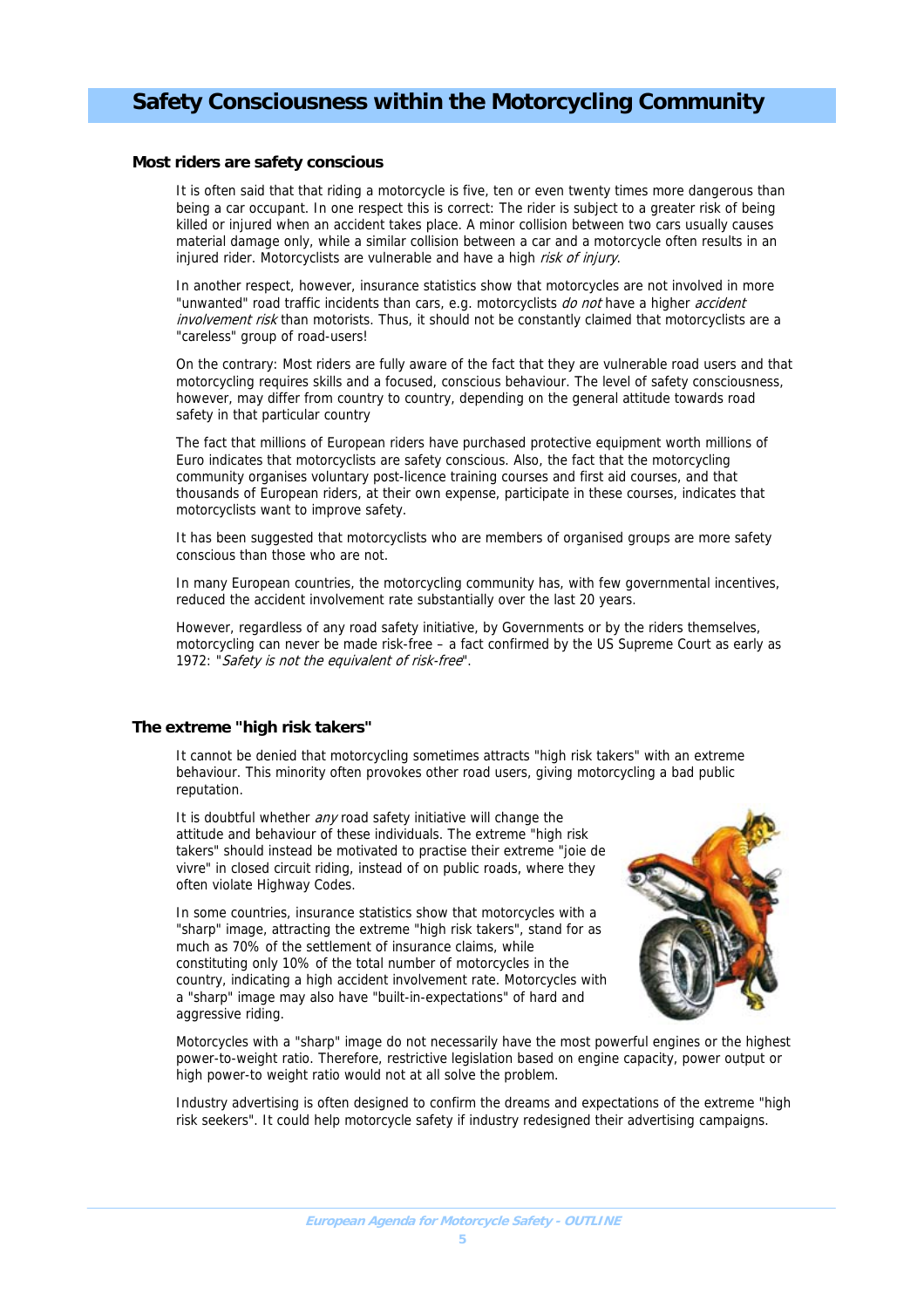#### **The "Safety Dialogue"**

The "safety dialogue" among motorcyclists is an important, often overlooked, instrument for passing on vital safety information and forming positive attitudes towards safety: Experienced riders share their knowledge of riding techniques, traffic strategies and machine maintenance with the novice riders, preventing accidents caused by ignorance.

Experienced riders bring novice riders "back to reality" when exaggerated self-confidence makes their riding dangerous. When motorcyclists meet at the clubhouse or the local roadside cafe, or ride together in groups, safety issues are often brought up and debated. Thus, the "safety dialogue" among motorcyclists should be encouraged and developed.

Even though extremely useful and positive, the "safety dialogue" is often anecdotal, lacking structure. The "safety dialogue" would benefit largely from Pan-European educational programmes (booklets, CD Rom, website) providing accurate and precise information on key subjects.

Information distributed through articles in motorcycle magazines are an important part of the "safety dialogue".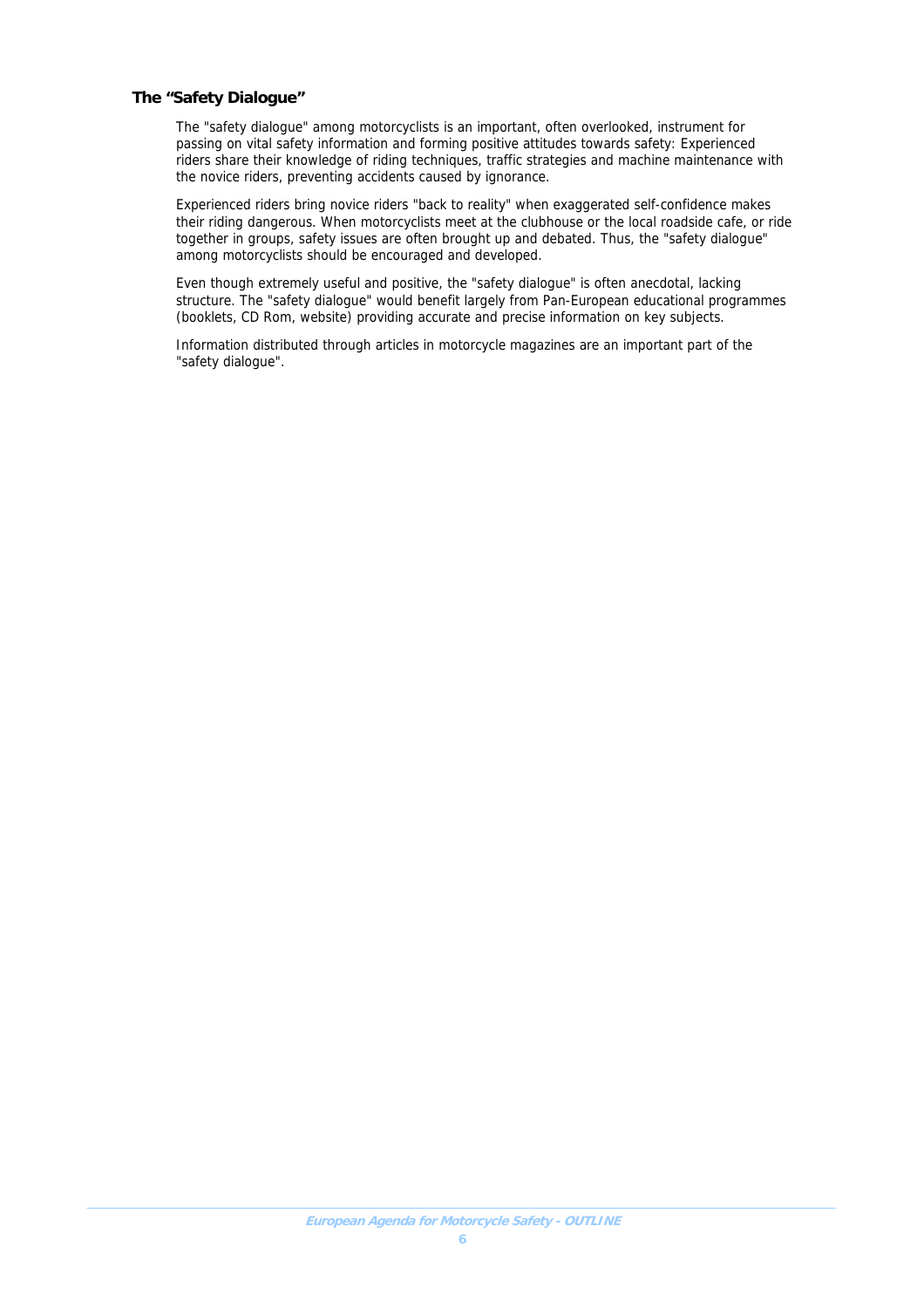## **Accident Research and Statistics**

#### **Crash reports**

Official motorcycle accident reports - and as a consequence, the media coverage of motorcycle accidents - do not always communicate the true story.

Two examples:

- When a motorist violates a give way sign and hits a motorcyclist, a common explanation is that the rider was speeding, or that the rider was impossible to see because he was wearing black leathers
- When a rider loses control on a curve, a common explanation is that he was speeding, the real reason often being diesel spills or use of extremely slippery asphalt sealer, causing the motorcycle's tyres to lose traction

To better utilize data collected by traffic police, FEMA recommends that a uniform Pan-European traffic crash report form is developed and introduced. Also, better education of traffic police officers is needed to improve their understanding of the likely course of events in motorcycle accidents.

#### **Usable Research**

Effective initiatives preventing motorcycle accidents require precise knowledge of *why accidents happen*. Thus, we need focused research, based on valid hypothesis, involving research institutions with motorcycle expertise.

It is important that various research projects use a common methodology. To establish a correct understanding of the major factors causing



motorcycle accidents, FEMA recommends further looking into the possible advantages of adopting the Commission supported project, MAIDS (Motorcycle Accident In Depth Study).

#### **Comparable statistics**

To better monitor the effects of various road safety initiatives, road safety targets should reflect casualty *rates*, not casualty *numbers*: Fatalities/injuries per 10.000 registered vehicles (easily accessible) or fatalities/injuries per annual distance travelled (require extensive data-collection). This takes into account the size of the motorcycle parc so that when there is an increase in motorcycle use with a commensurate increase in exposure to risk, motorcycling is not interpreted as becoming an increasingly hazardous activity.

Official, national accident statistics should be available no later than spring the following year.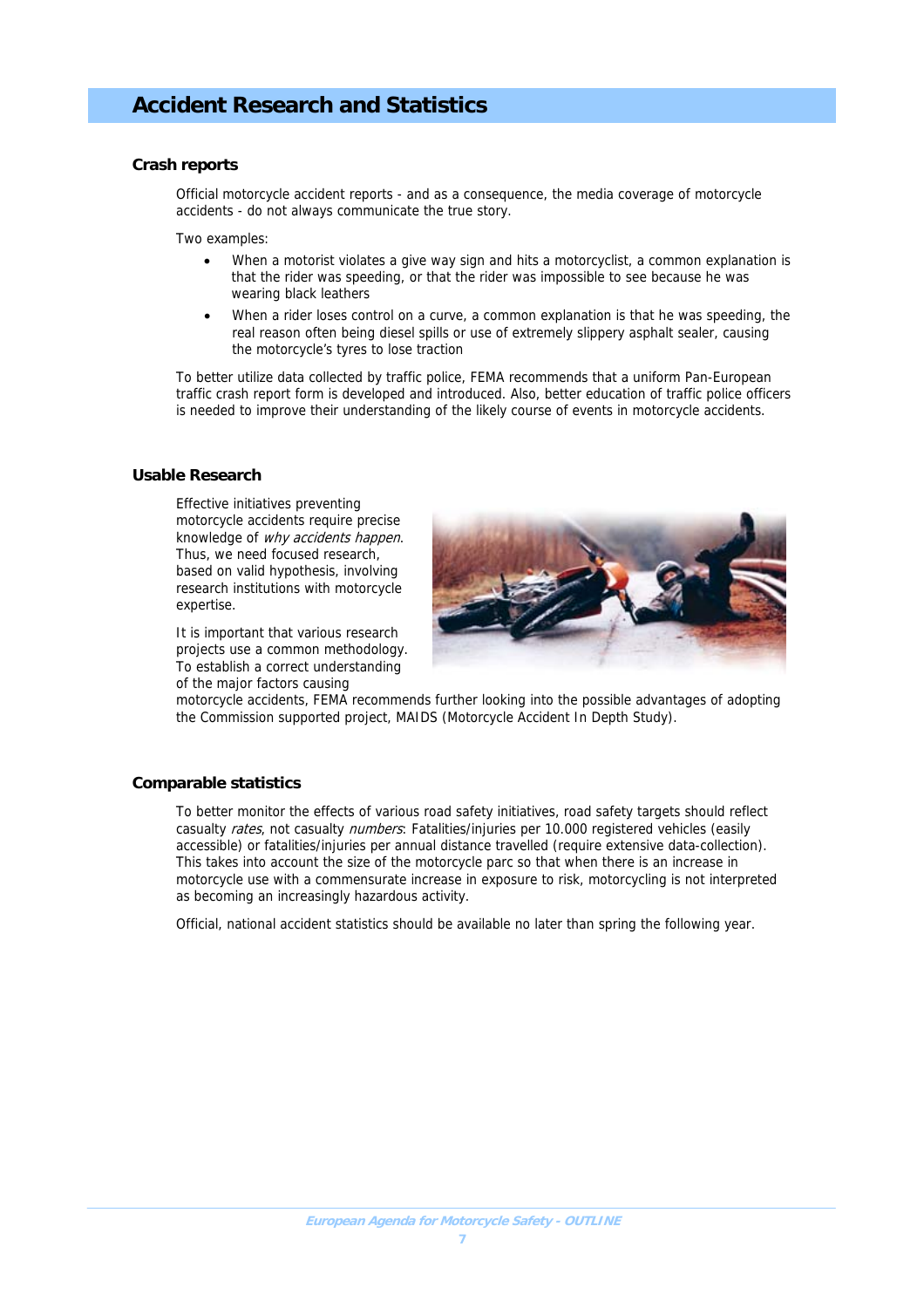## **Road Infrastructure**

#### **Failure to consider the safety needs of motorcyclists**

Roadway design, maintenance and construction are generally directed towards the needs of multitrack vehicles, with the needs of motorcycles often not taken into consideration. A possible explanation could be a lack of experience or awareness by engineers and maintenance staff.

Poor road design and maintenance contribute to motorcycle accidents, particularly single vehicle accidents. FEMA has identified a variety of common road conditions and design factors, rarely hazardous to multi-track vehicles, but which pose hazards to a powered two-wheeler.

Unfortunately, Public Roads Authorities in Europe have done little to improve roadway characteristics with regard to motorcycle safety. We cannot believe that it is caused by prejudice or anti-motorcycling attitudes, the explanation rather being that Public Roads Authorities have little competence and experience in this field of responsibility.

Thus, highway standards must be revised and developed to reflect the safety needs of motorcyclists, encouraging motorcycle-friendly design, construction and maintenance procedures. It follows that road design and maintenance personnel must be educated about conditions posing hazards to motorcyclists. Above all there is a need for quality audits, in which motorcyclists' needs are included, to be undertaken on a regular basis.

FEMA appreciates that some of the improvements needed will require both research and investments, and therefore probably will take some time to accomplish. Other improvements, however, are easily accomplished, simply requiring a shift in focus and level of consciousness by Public Roads Authorities.

#### **Road Construction**

Fundamental conditions for road planning and quality/safety audits during this phase are required.

**Metal road surface components** such as manhole covers, tramlines, offer almost no traction, especially when wet. Metal road surface components should be positioned outside the roadway or the line taken by single-track vehicles.

**Roadside barriers** are often placed where they are not needed. Most barrier systems, in the form of prefabricated safety fence, designed to retain cars and reduce injuries to automobile occupants, are deadly to motorcyclists who collide with them. The problem is carefully described in the FEMA Crash Barrier Report (2000). The course of events in collisions between riders and roadside barriers is usually that the rider for some reason falls from his motorcycle, followed by his body sliding

across the road surface until it collides with a safety fence post, beneath the steel beams or cables. FEMA has identified the exposed safety fence posts as the single most hazardous part of commonly used roadside barrier systems. The Netherlands, Germany, Norway and France have developed and tested motorcycle-friendly barrier designs, and attenuation devices as additions to existing designs of safety fence, solving the problem of the hazardous exposed safety fence posts and bolts. Continuous cast concrete barriers are also less hazardous



to fallen riders. FEMA recommends Public Roads Authorities in other Member States to consider and adopt these designs. FEMA also recommends a review of roadside barrier standards (EN 1317) should include motorcycles in tests and impact attenuation devices within its scope.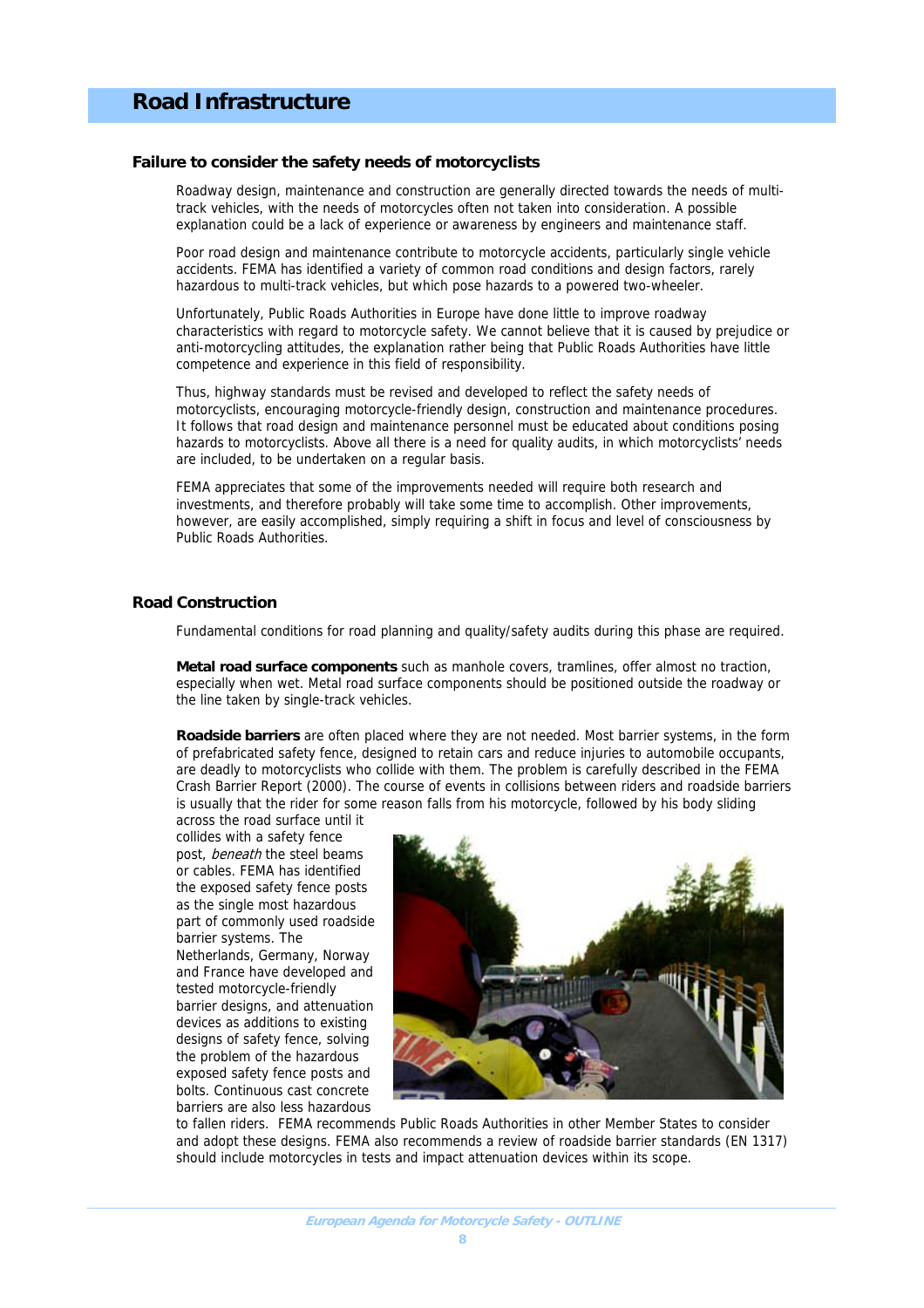Some types of **asphalt** offer almost no traction when wet. The types of asphalt known to offer poor traction should be banned. Existing forms of low-friction asphalt should be improved or replaced.

With only two points of support, aquaplaning is extremely dangerous for motorcyclists, often causing the motorcycle to fall over and crash. Thus, good **water drainage** is important.

All sharp edged objects in the immediate vicinity of the roadway could constitute a danger to motorcyclists. Thus an improved **kerb design** is required.



Positioning and construction of **road signs**, lighting standards and other road furniture must include the safety needs of motorcyclists.

A motorcycle's traction can be seriously compromised by **plasticized adhesive road-marking tape** and **slick road-marking paint.** Research and development of better road-marking paints, offering more traction is needed.

#### **Road Maintenance**

Repair materials and procedures often do not respect the original specified quality standards.

**Potholes** are a hazard that can cause motorcycle crashes. Potholes should be detected and remedied through regular roadway inspection routines. If, for some legitimate reason, impossible to remedy immediately, motorcyclists should be warned of hazard by appropriate traffic sign.



**Bituminous asphalt sealer** used for crack repair is extremely slick, especially when wet, and is well known for causing motorcycle accidents. Alternative repair methods exist and should be adopted. Further research and a review of standards (EN 1423) are needed. A replacement for existing bituminous asphalt sealer such as the cold-setting Austrian product Stohflex which retains high frictional properties when subject to wear is recommended.

**Longitudinal roadway ridges** caused by heavy goods vehicles wear, road settlement or road repair can be a significant hazard to motorcyclists. Hazard often occur in connection with resurfacing work. Longitudinal roadway ridges of more than 2 cm should always be tapered. If not possible to remedy immediately, motorcyclists should be warned of hazard by appropriate traffic sign and longitudinal roadway ridges should be marked with cones.





**Oil and diesel spills** can cause loss of traction and a resulting crash. Oil and diesel spills should be detected and removed through regular roadway inspection routines. If, for some legitimate reason impossible to remedy immediately, motorcyclists should be warned of hazard by appropriate traffic sign. Also, the construction of diesel tanks should be redesigned, making it impossible to over-fill, warning driver if filler-cap is not in place. A fast-track system of reporting spillages to responsible highways authorities through the emergency services should be put into place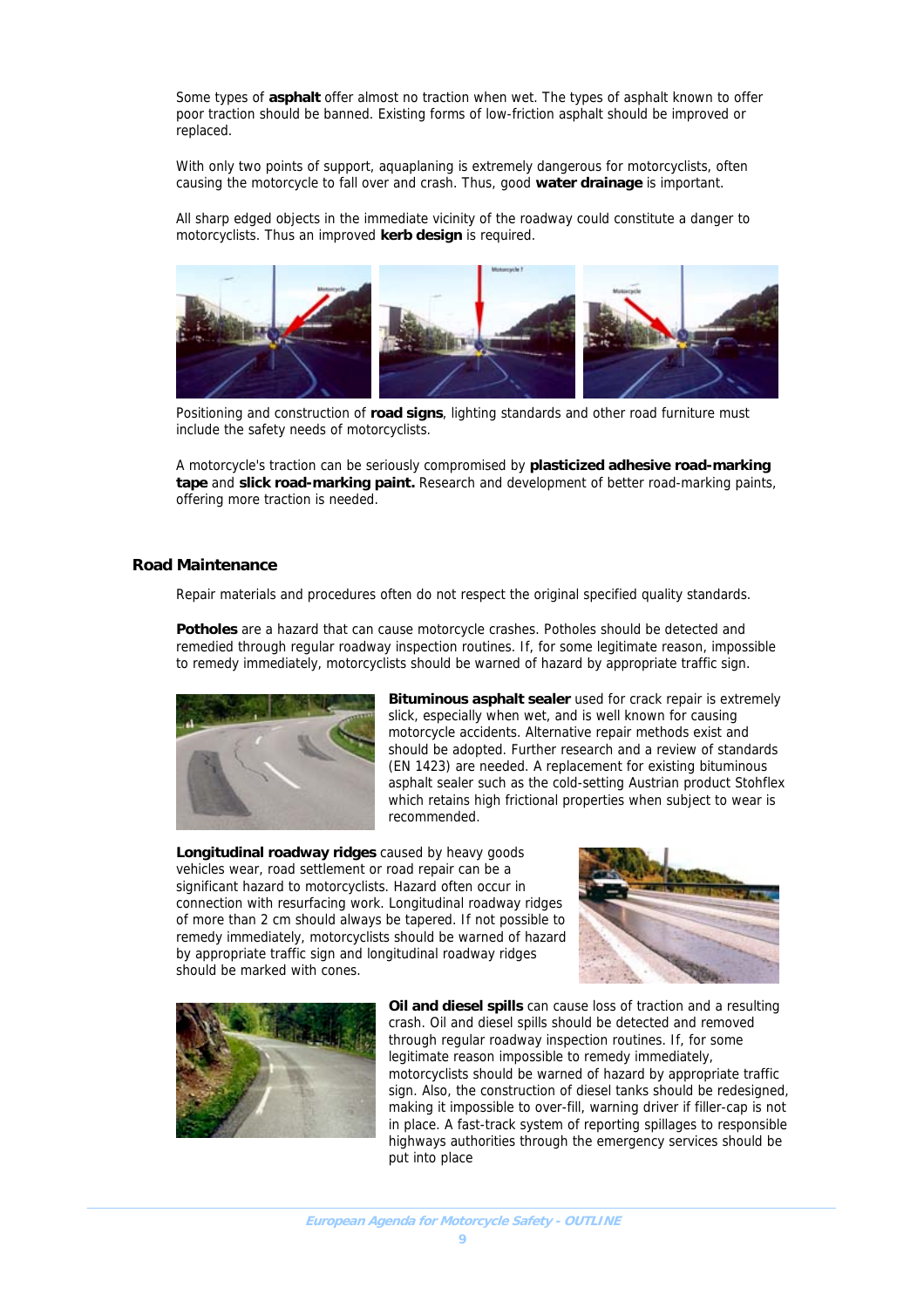**Roadway debris**, such as gravel or sand, often resulting from uncovered loads, pose a grater hazard to motorcycles than to multi-wheel vehicles. Roadway debris should be detected and removed through regular roadway inspection routines. If, for some legitimate reason, impossible to remedy immediately, motorcyclists should be warned of hazard by appropriate traffic sign. Sweeping of roadways should be part of regular maintenance routines, particularly in parts of Europe where sand/salt is used to increase traction on icy roads in winter. A



similar fast-track reporting system for debris similar to that suggested for spillages should be implemented.

#### **Specific hazard signposting for motorcyclists**

Roadway conditions posing hazards to motorcyclists are rarely signposted, simply because these conditions do not pose hazards to the majority of road-users, namely multitrack vehicles. Specific signposting (combination of existing traffic signs), particularly aimed at warning motorcyclists of hazards is tried in some European countries, e.g. Germany and Norway.

FEMA is quite certain that motorcyclists will react to such signposting by immediate speed reduction, readiness to brake and greater alertness. Use of specific signposting would be an extremely cost-effective road safety initiative.



However, specific signposting warning motorcyclists must never be used as an excuse for not taking action to remedy road hazards.

#### **Black Spot management**

Specific roadway sections are, for known and unknown reasons, notorious for causing motorcycle accidents. FEMA recommends identification and signposting of these "Black Spots".

FEMA recommends looking into the circumstances creating "Black Spots" and, when identified, measures to improve conditions being taken. Signposting black spots must never be used as an excuse for not taking action to remedy road hazards.

#### **Handbook for Motorcycle Safety**

As mentioned, roadway design, maintenance and construction are generally directed towards the needs of multi-wheel vehicles, with the needs of motorcycles often addressed as an afterthought or not taken into consideration at all.

In many European countries, roadway construction and maintenance contracts are out-sourced to private companies with little experience in motorcycle safety who are, therefore, likely to disregard or neglect motorcycle safety.

Thus, Public Road Authorities in some European countries, e.g. in Norway and France, have, in close cooperation with the motorcyclists' organisations, produced a Handbook for Motorcycle Safety, with detailed guidelines for all personnel working with roadway construction and maintenance. FEMA would welcome similar initiatives in all Member States.

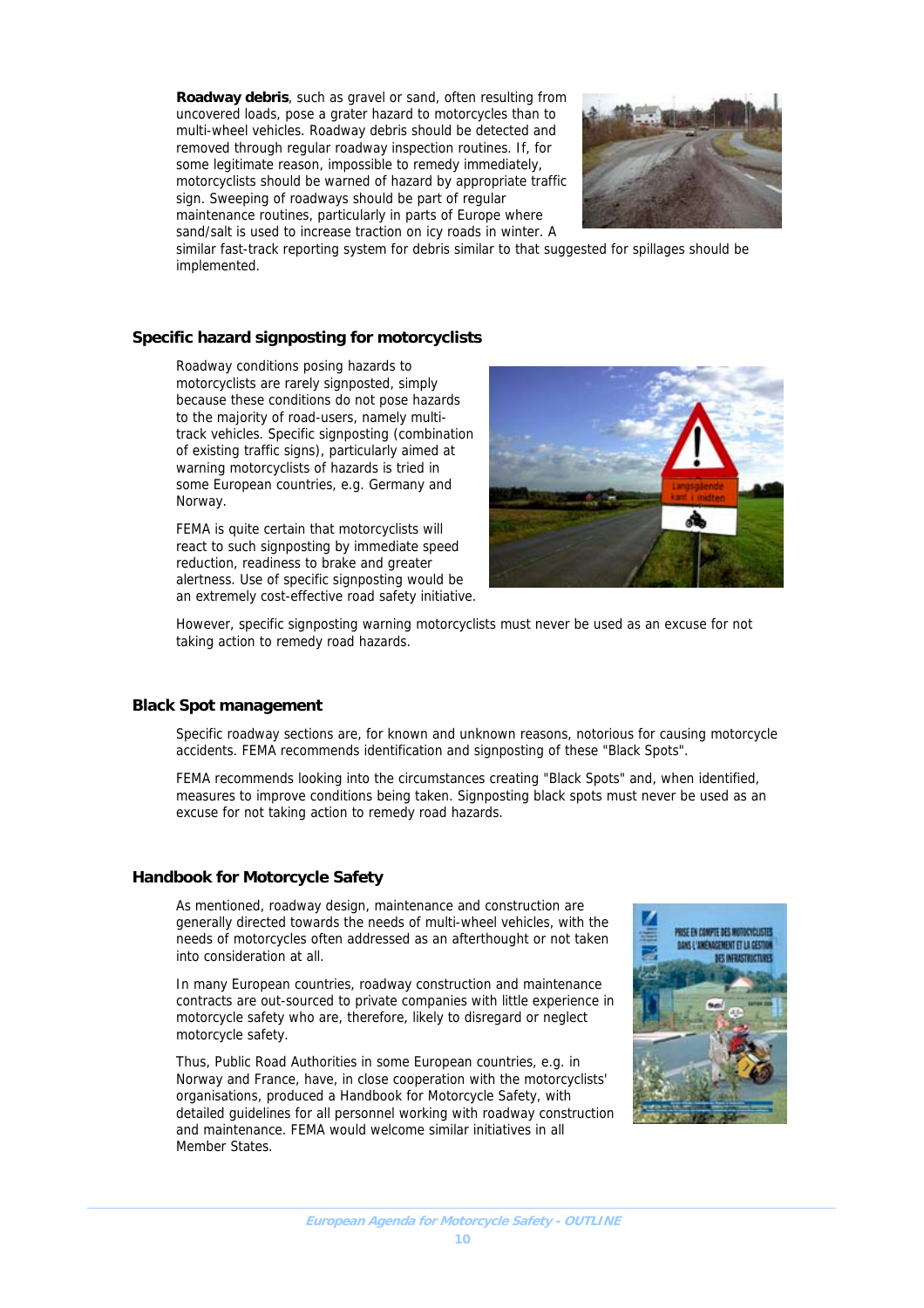#### **Roadway Hazard Report Form**

Riders are the first to recognize conditions hazardous to motorcyclists, and in several European countries, the motorcyclists' organisations have designed and utilized a Roadway Hazard Report Form.

Developing and deploying a uniform, Pan-European Roadway Hazard Report Form, as an instrument of assistance to Public Roads Authorities, may prove effective - particularly when official inspection routines are failing.

If supported by National Public Roads Administrations, FEMA may take on the task of creating a uniform Roadway Hazard Report Form to be put on the websites of the national motorcycle organisations, both as an electronic script and as a printable version.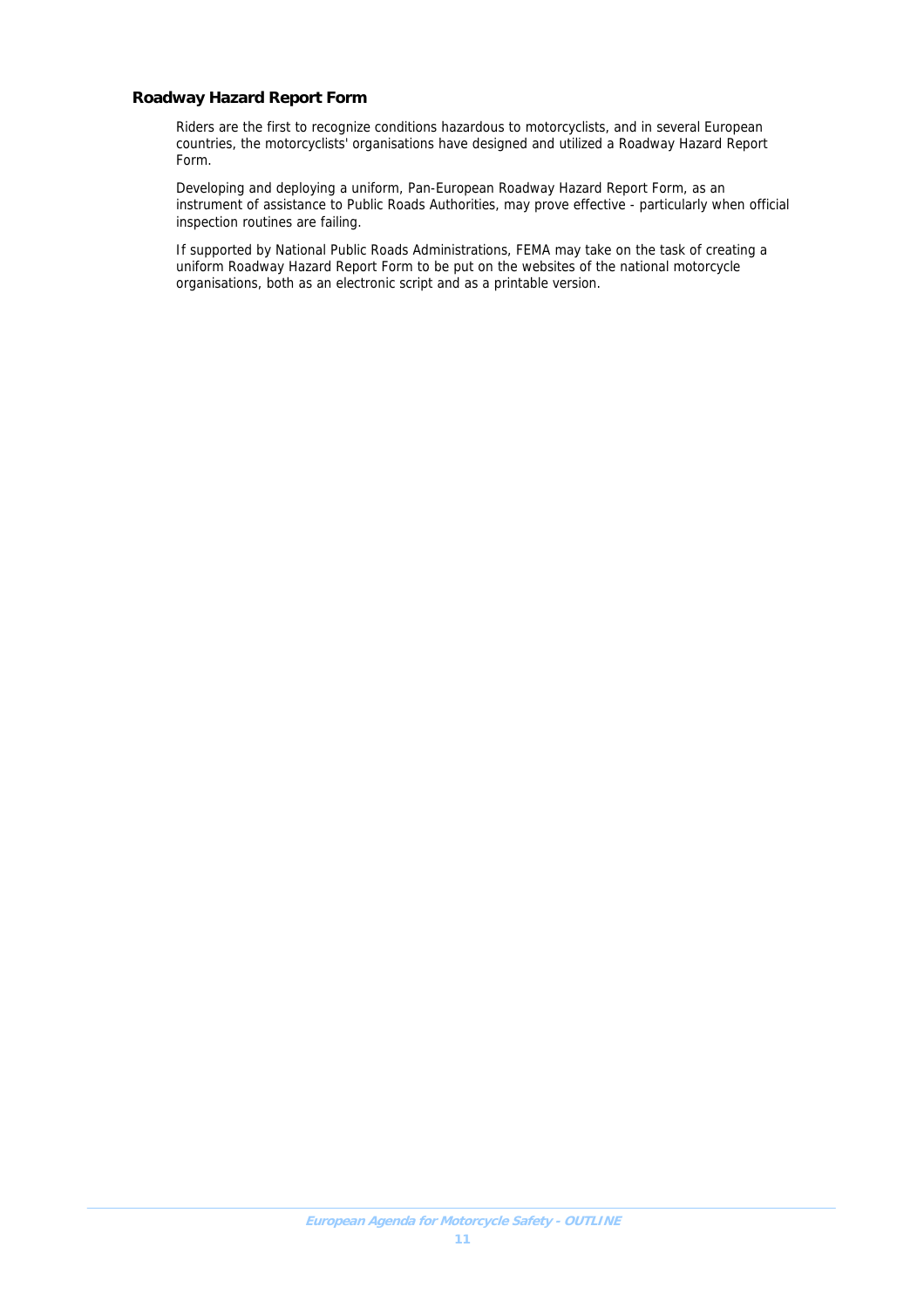## **Intelligent Transport Systems**

The development of Intelligent Transport Systems applications may have the potential to significantly improve Road Safety. FEMA is therefore addressing ITS, within the EU e-safety forum and the UN-ECE Working Groups, in conjunction with riders' organisations (AMA, MRF, FIM), the motorcycle industry (ACEM, IMMA) and the IHVO.

The present focus of ITS is on four-wheeled vehicles. Some ITS applications will need specific development to enable them to be used on motorcycles. The use of ITS applications which can influence the behaviour of a motorcycle – for example by applying the brakes or regulating the fuel management system – should always be optional. They should only be considered when it has been demonstrated that they will not destabilise a motorcycle in a range of conditions and circumstances. Because of PTWs' dynamics, some ITS applications will not be able to be adapted to motorcycles, or may not be cost effective if it should be possible.

FEMA demands that the recognition of the principle that "where a vehicle or a category of vehicles are not compatible with an ITS application, it is accepted that the vehicles' incompatibility will not result in its being excluded from any part of the road system that utilises that ITS application". Traffic management applications of ITS should, therefore, be developed to include motorcycles and could usefully be adapted to give them priority over other vehicles.

For road pricing applications of ITS, while the technology to include motorcycles is feasible, a political decision should be made to exempt them from road pricing as part of the solution to many traffic problems which exist throughout Europe.

Another principle FEMA demands to be recognised is that "no ITS application should be developed if it can put at higher risk a specific group of vehicles or users".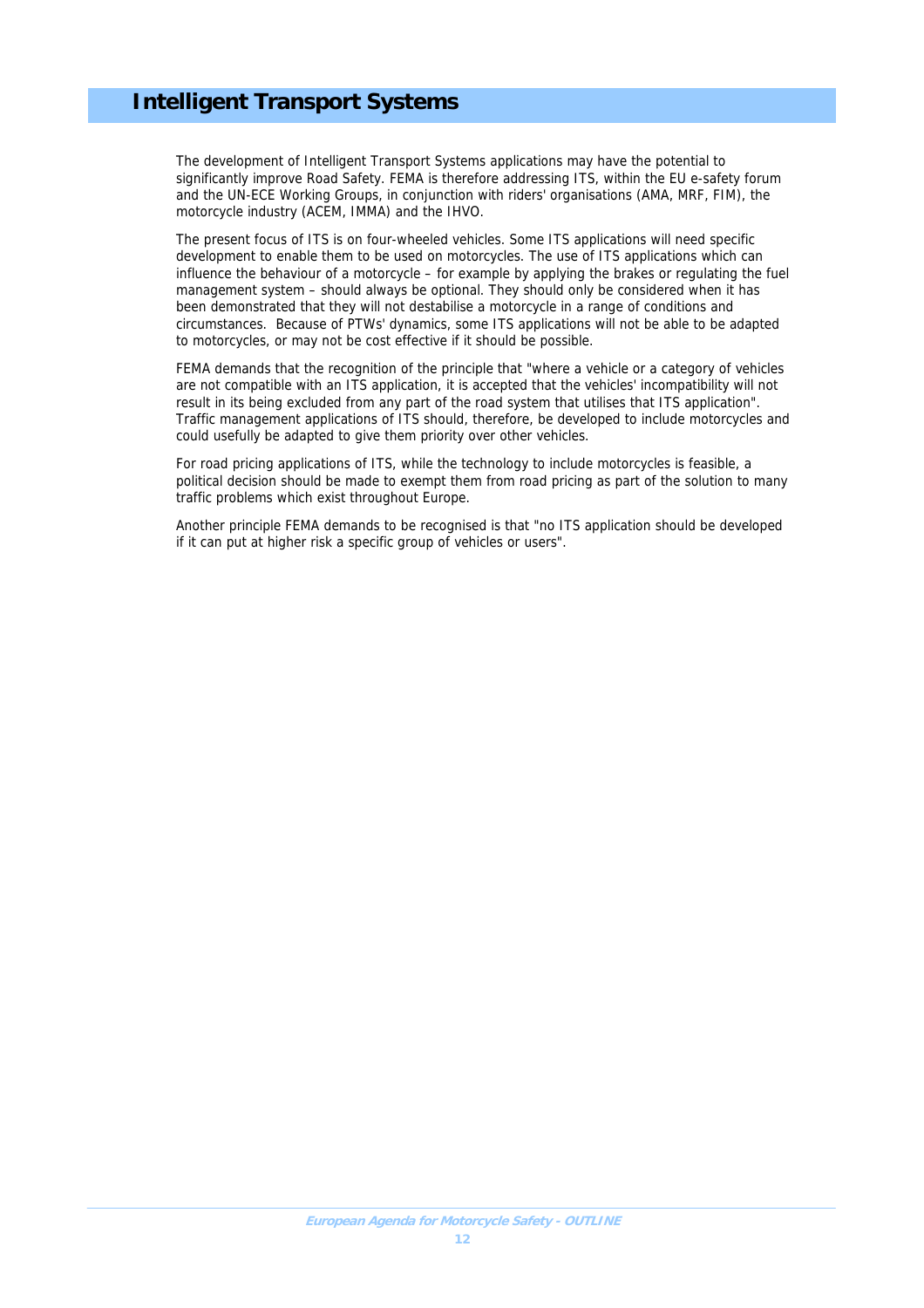#### **Basic training is essential**

Riding a motorcycle with an acceptable level of safety require skills, knowledge, a focused attitude and a conscious behaviour. Thus, no one should start riding a motorcycle without having undertaken structured, relevant and cost-effective basic training.

Initial rider training programmes vary enormously from Member State to Member State - from virtually non-existent to extensive, compulsory and very expensive. It is not necessarily true that very advanced and expensive training gives the greatest road safety benefits. In addition, if initial rider training becomes too comprehensive, and therefore very expensive, A-licence candidates will probably try to avoid all non-compulsory parts.

Most initial rider training schemes are influenced by the existing licence test. Thus, the quality of training inevitably reflects the quality of the licence test. Some rider training programmes may be criticised for just "teaching the skills needed to pass the licence test", instead of teaching the essential skills and knowledge needed to survive on the road.



Thus, it is vital to identify the key factors in basic training that effectively make the novice rider capable of safely operating a motorcycle in normal traffic situations on public roads. The motorcycling community can provide essential input in developing and implementing training programmes, but unfortunately, consultation of riders by responsible authorities is often insufficient.

#### **Key factors**

FEMA has identified three key factors in effective basic rider training programmes:

- 1. Learning, and understanding the intentions of, laws and regulations intended to promote and maintain road safety
- 2. Learning basic rider traffic strategies, such as rider attitude and behaviour, interactions with other road users, speed choice, lane positioning, visual directional control, active hazard search, perception and anticipation are currently missing in most countries.
- 3. Learning precise and effective machine control skills, based on the laws of physiques, enabling the rider to be in control of the motorcycle when accelerating, cornering and braking; the only three manoeuvres a motorcycle is capable of.

#### **Commitment needed**

An impediment to a cost-effective Pan-European initial rider training scheme is lack of consensus: Various private companies and organisations offering rider training throughout Europe seem unable to agree on the basic guidelines, strongly defending their own particular approach, burying themselves in rather meaningless disagreements on minor, insignificant details. The 2002 Bike Safety Symposium in Assen (NL) to a large extent confirmed the unfocused and negative situation created by the lack of consensus.

Thus, it is vital to start a process, finding a common definition of concepts, developing a harmonized and precise syllabus and textbook, developing a precise and effective common methodology, defining realistic and helpful training exercises and developing a harmonized, truly quality assuring licence test.

The input of the riders in this process is essential. Therefore, FEMA recommends realisation of the FEMA/FIM/ACEM proposal for an EC co-funded, Initial Rider Training Project.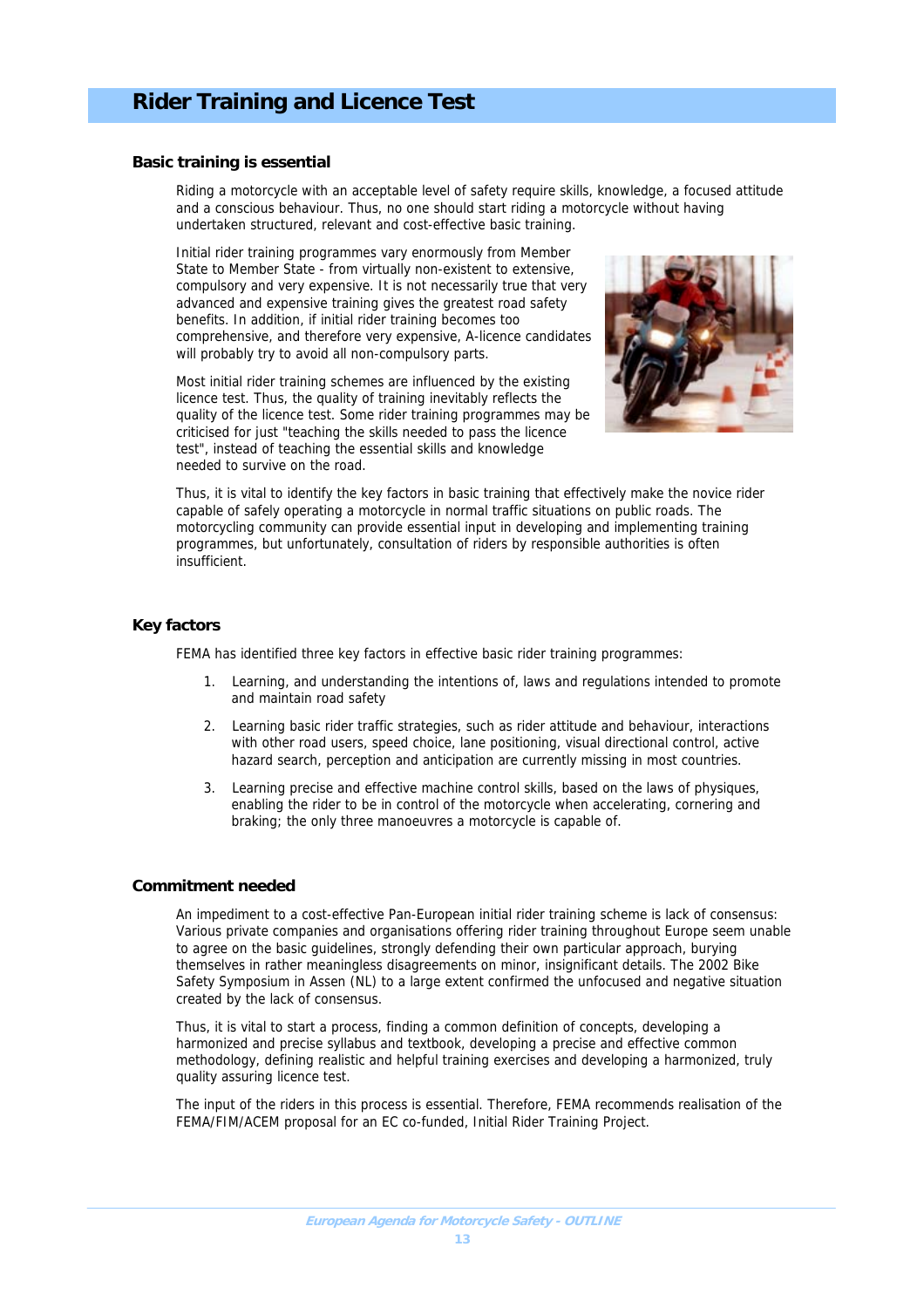#### **The Initial Rider Training Project**

Presently many European initial rider training arrangements only address machine control skills. Frequently these are aimed at the exercises in the national licence test rather than what the rider needs to control a motorcycle on today's roads. Rarely do national initial rider training arrangements address the crucial areas of hazard awareness and avoidance and rider attitudes and behaviour.

For the past two years FEMA, together with ACEM and FIM, have been seeking the support of the European Commission to undertake a project to address the serious shortcoming in European Initial Rider Training.

The Initial Rider Training project will seek in the first stage to define the essential elements of and the means by which a comprehensive, affordable and relevant European model for pre- licence rider training can be developed.

Such a European model will place proper emphasis on relevant machine control skills, together with an understanding of the hazards that a rider will face and how they can be avoided and managed, and an appreciation of the importance of rider attitudes and behaviour.

#### **Instructor competence**

The quality and effectiveness of training is highly dependent upon the instructor's competence. Thus, no one should be allowed to offer training if not having participated in a recognised instructors training programme.

In a road safety and consumer perspective: If basic rider training comprises a precise syllabus and methodology and competent instructors, more is learned in a shorter period of time, e.g. the society benefits from a better trained, safer rider and the consumer gets "value for money".

Instructors education vary enormously from Member State to Member State - from virtually non-existent to official requirement of a two-year education at college level. European motorcycle safety would benefit largely from basic guidelines for education of motorcycle instructors.



FEMA therefore welcomes the improvements proposed in Annex IV of the 3<sup>rd</sup> Driving Licence Directive.

#### **Licence test**

The main purpose of the licence test is quality assurance of the candidate's basic skills and knowledge, meaning: The minimum skills and knowledge needed to safely operate a motorcycle on public roads. Thus, it is of great importance that the licence test is designed to do exactly that.

Unfortunately, most European test regimes still expose candidates to some rather peculiar exercises with absolutely no relevance to real-life road safety. As a consequence, perfectly competent candidates may fail the test, while questionable candidates, who have "learned the tricks", may pass.

All initial rider training schemes are influenced/steered by the existing licence test. Thus, the quality of training inevitably reflects the quality of the licence test. The task of evaluating an A licence candidate requires a "trained eye". It is questionable whether a person without extensive motorcycle experience is able to do the job properly. The retrospective amendments to the 2nd EC Driving Licence Directive, which will bring changes to the motorcycle licence test, are an attempt to address this problem. However it is questionable as to whether they will improve candidates' competence or introduce more 'tricks' to learn and make access to motorcycles more difficult.

European motorcycle safety would benefit largely from basic guidelines for a truly quality assuring motorcycle licence test.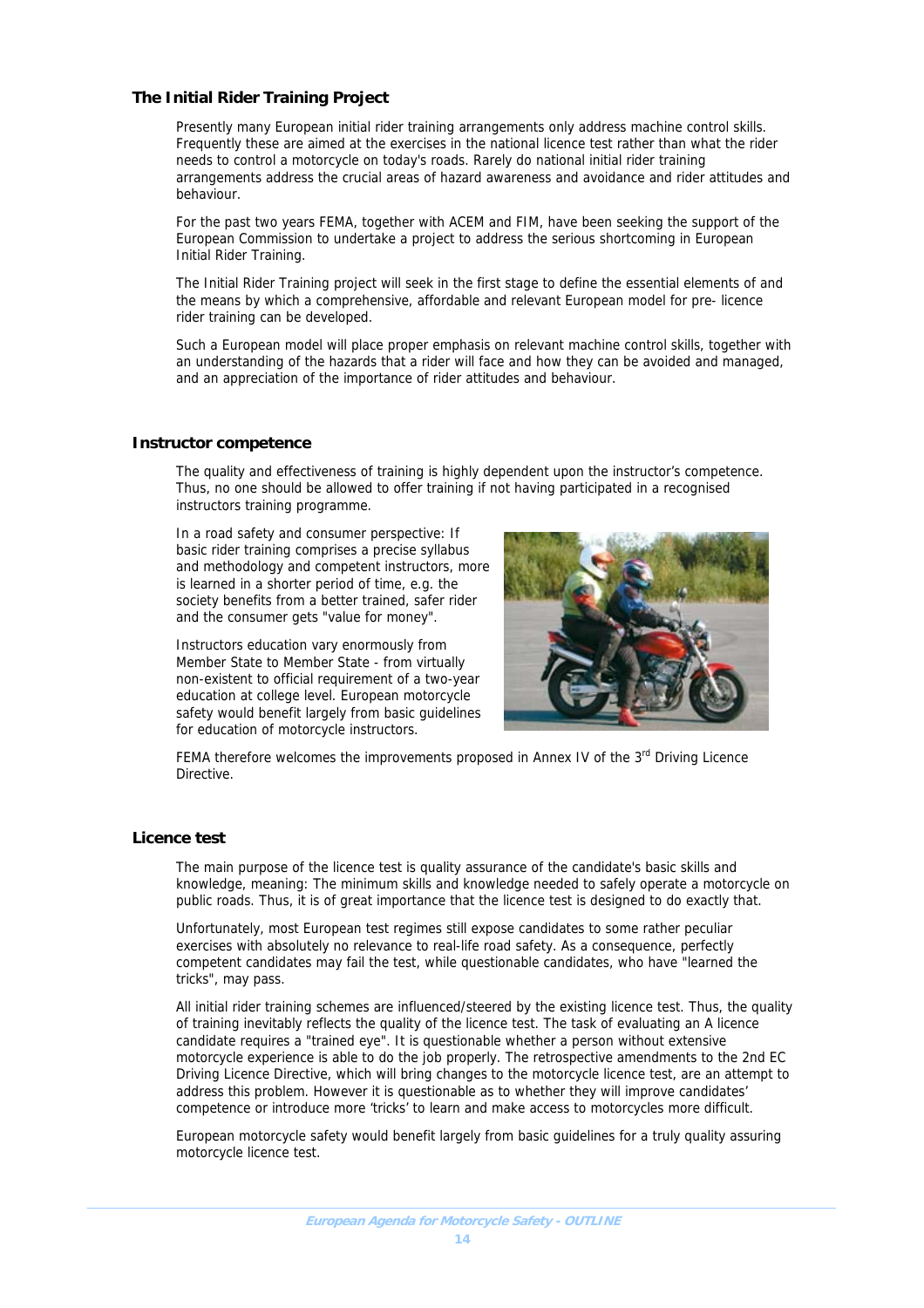#### **Training facilities**

The quality and effectiveness of rider training would benefit to some extent if designated and safe areas for training were available.

By the very fact that most training schemes in Europe are operated by privately owned companies, one could say that investments in training facilities are the responsibility of the training providers. However, it is a fact that very few companies are in a financial situation that allows such large investments.



In a road safety perspective, it could therefore prove cost-effective if governments and local authorities would assist in providing for training facilities. Such training facilities could be used for both initial rider training, licence test and voluntary post-licence training.

#### **Voluntary post-license training**

There is a variety of voluntary post-licence training courses available throughout Europe: From simple, almost cost free " freshen-up-courses" organised by motorcycle clubs, to highly advanced, track based courses, costing up to 400 Euro per day.

Voluntary post-licence training is extremely useful for those attending, but presently such courses



are insignificant in the overall motorcycle safety picture, simply because a minority of European motorcyclists make use of the offers.

In a road safety context, the need for voluntary post-licence training is closely connected to the quality of basic rider training: If basic rider training is insufficient, there may be a greater need for voluntary post-licence training, as a "remedy". If such courses are to be effective, there is a perceived need for instructors to be shown to be competent through officially recognised registration schemes.

As long as there are major improvements to be made in initial rider training, FEMA can see no need for mandatory post-license training. However, mandatory "remedial" training of offenders through rider improvement courses could improve their attitude and hazard perception skills.

As FEMA sees it, the motorcycling community will continue to play the leading role in the provision of voluntary post-licence training in the foreseeable future. The only imaginable governmental incentive needed is assistance in providing for proper training facilities.

Motorcyclists who participate in road safety orientated, voluntary post-licence training should be rewarded with a discount on their insurance premium.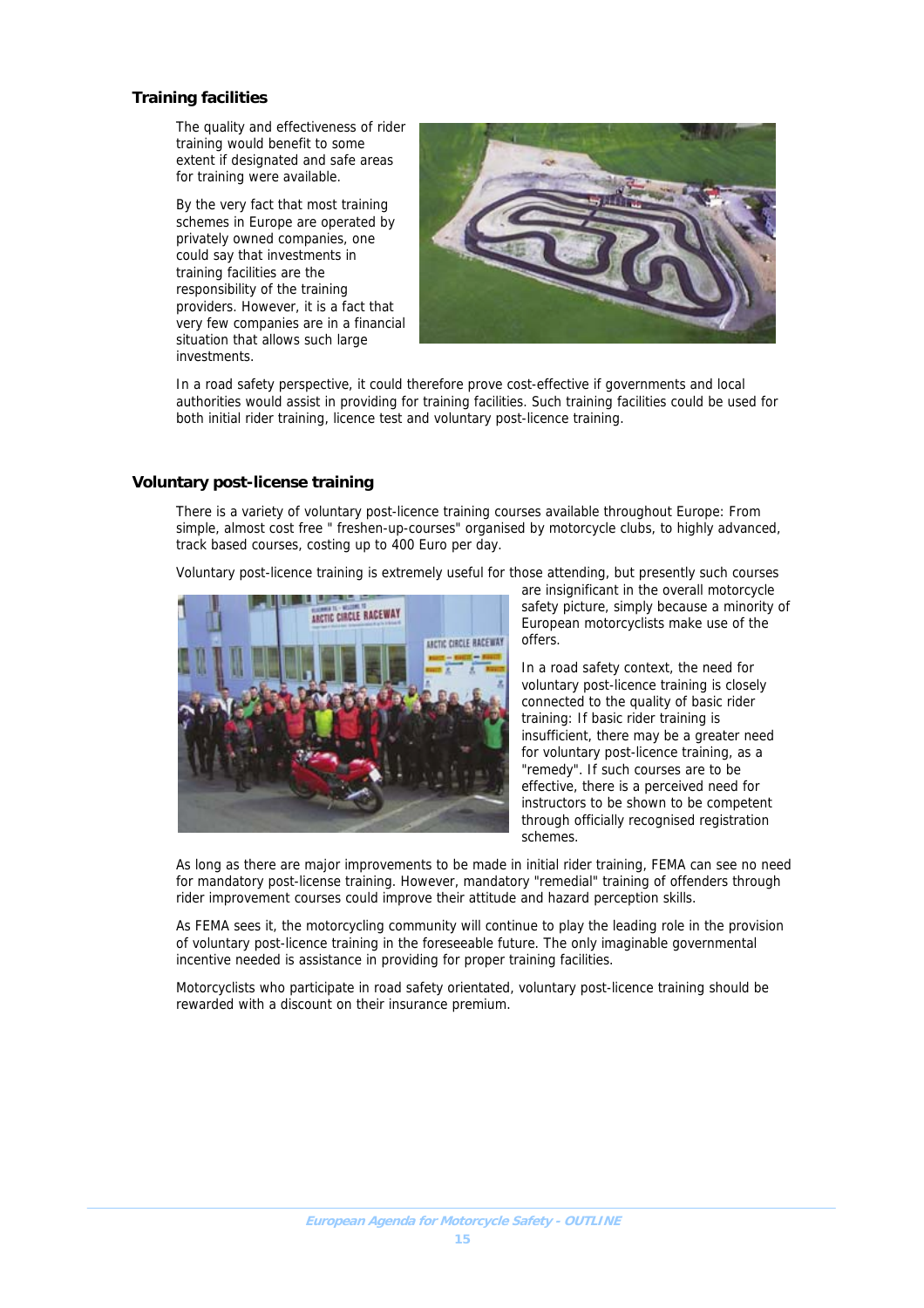## **Interactions with other road users**

In many European countries, collisions between cars and motorcycles constitute nearly 50% of all motorcycle accidents. In a collision between a car and a motorcycle, it is almost inevitable that the rider suffers injuries of some kind.

Studies indicate that 8 of 10 collisions between cars and motorcycles are caused by inattentive car drivers, e.g. the car driver is the offending party, usually violating the motorcyclist's rightof-way. Thus, the most effective way to reduce fatalities and injuries resulting from collisions between cars and motorcycles is to emphasize driver awareness and rider collision-avoidance strategies.



#### **Driver Awareness**

Several factors have been put forward, trying to explain why car drivers tend to overlook motorcyclists:

- Motorcycles and their riders are a relatively small component of the total traffic mix and therefore their visual recognition is reduced
- Many drivers do not anticipate routine encounters with motorcyclists in traffic
- Motorcycles are smaller visual targets and are more likely to be obscured
- Drivers tend to scan for large rectangular objects with their main axis being horizontal (cars) rather than smaller objects with their main axis being vertical (motorcycles)
- Cars have blind spots, such as door pillars, that can hide a motorcycle and rider
- Objects and environmental factors, including other vehicles, roadside objects and light patterns can make it more difficult for drivers to identify motorcyclists in traffic
- Traditional driver distractions, such as eating, smoking, managing audio systems and operating mobile phones

However, a motorcycle is not at all *impossible to see*. Research shows that drivers who also ride motorcycles, and those with family members or close friends who ride motorcycles, are more likely to observe motorcyclists and less likely to collide with them. This more than indicates that the most



important factor causing car drivers to overlook motorcyclists is that the drivers' minds are not set to observe motorcycles.

One possible explanation may be that the car driver does not have a mental perception of a collision with lighter vehicles like motorcycles or mopeds being an impending danger to him personally, feeling protected by the bodywork of the car. Car drivers can see motorcyclists, whom they might otherwise overlook, if they are mentally trained to do so. Thus, better education of drivers is the single most important action to prevent collisions between cars and motorcycles.

FEMA therefore strongly recommends that awareness of motorcycles and moped becomes a compulsory element in initial driver training and licensing. FEMA also recommends Pan-European awareness campaigns, particularly focusing the life-long personal consequences for car drivers being responsible for having killed or injured a motorcyclist.

Also, traffic police must be trained to better understand the course of events in collisions between cars and motorcycles and drivers who are responsible for having killed or injured a motorcyclist must be prosecuted.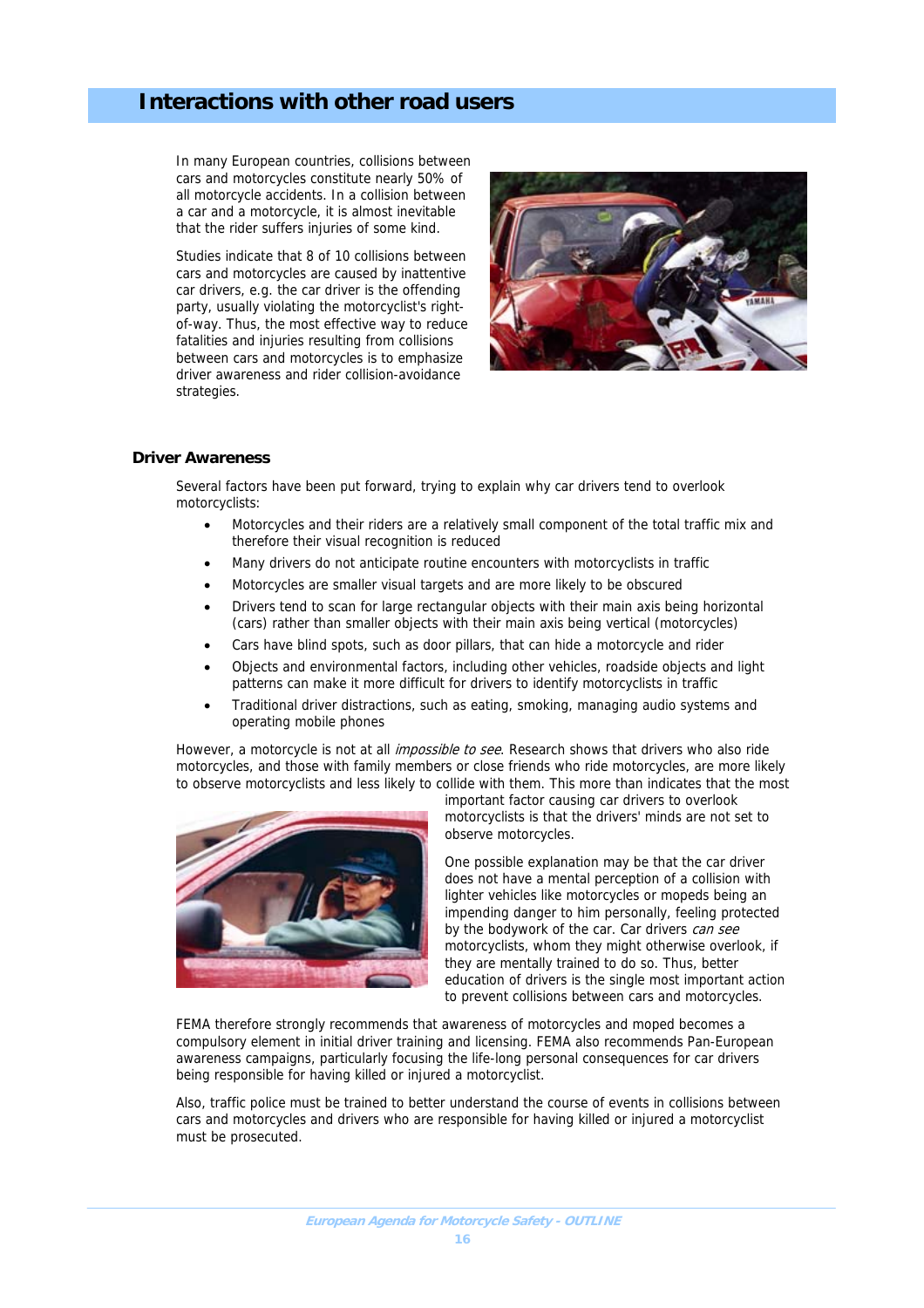#### **Conspicuity**

Motorcyclists are constantly encouraged to enhance their conspicuity by use of daytime running lights and brightly coloured clothing. However, there are contradictory opinions about the effectiveness of DRL and conspicuous clothing:

- Under some circumstances, e.g. when riding on motorways in heavy rain, the positive effects of fluorescent rainsuites and daytime running lights are well known and accepted
- Under other circumstances, e.g. when riding in cities in bright sunshine, brightly coloured clothing and daytime running lights may have a "camouflaging" effect, in that they make the motorcycle and rider "blend" with colourful, bright objects in the traffic environment





Introducing mandatory DRL for all vehicles will obviously reduce the conspicuity-effect of daytime running lights on motorcycles only.

In countries already having introduced mandatory daytime running lights for all vehicles, studies of placing fluorescent tape on specific locations on the bike and using additional motorcycle light arrangements, such as triangular lights, to maintain conspicuity, show little or no effect.

FEMA is concerned that too much focus on DRL and brightly coloured clothing may take attention away from far more important factors preventing collisions between cars and motorcycles, namely increased driver awareness and conscious rider traffic strategies.

#### **Rider traffic strategies**

Motorcyclists cannot passively wait for future effects of awareness campaigns and better driver education. Motorcyclists must themselves take co-responsibility for avoiding collisions with cars.

Experienced riders are less likely to be involved in collisions with cars. This is probably caused by the fact that experienced riders have developed effective strategies for recognizing and avoiding "encounters" with inattentive drivers.

Key factors in a collision-avoidance strategy are:

- Active and conscious lane positioning, maximizing the rider's view on the traffic ahead and making the rider more visible to other road-users, such as car drivers waiting by or approaching a stop sign
- Observing techniques that enable the rider to foresee the actions of others
- Speed adaptation and braking readiness
- Attitude: A mind set on teamwork and cooperation



FEMA recommends that the key factors in a collision-avoidance strategy are emphasized in initial rider training. FEMA also recommends collision-avoidance strategies to be emphasized in educational programmes (booklets, CD Rom, website) supporting the "safety dialogue" within the motorcycling community.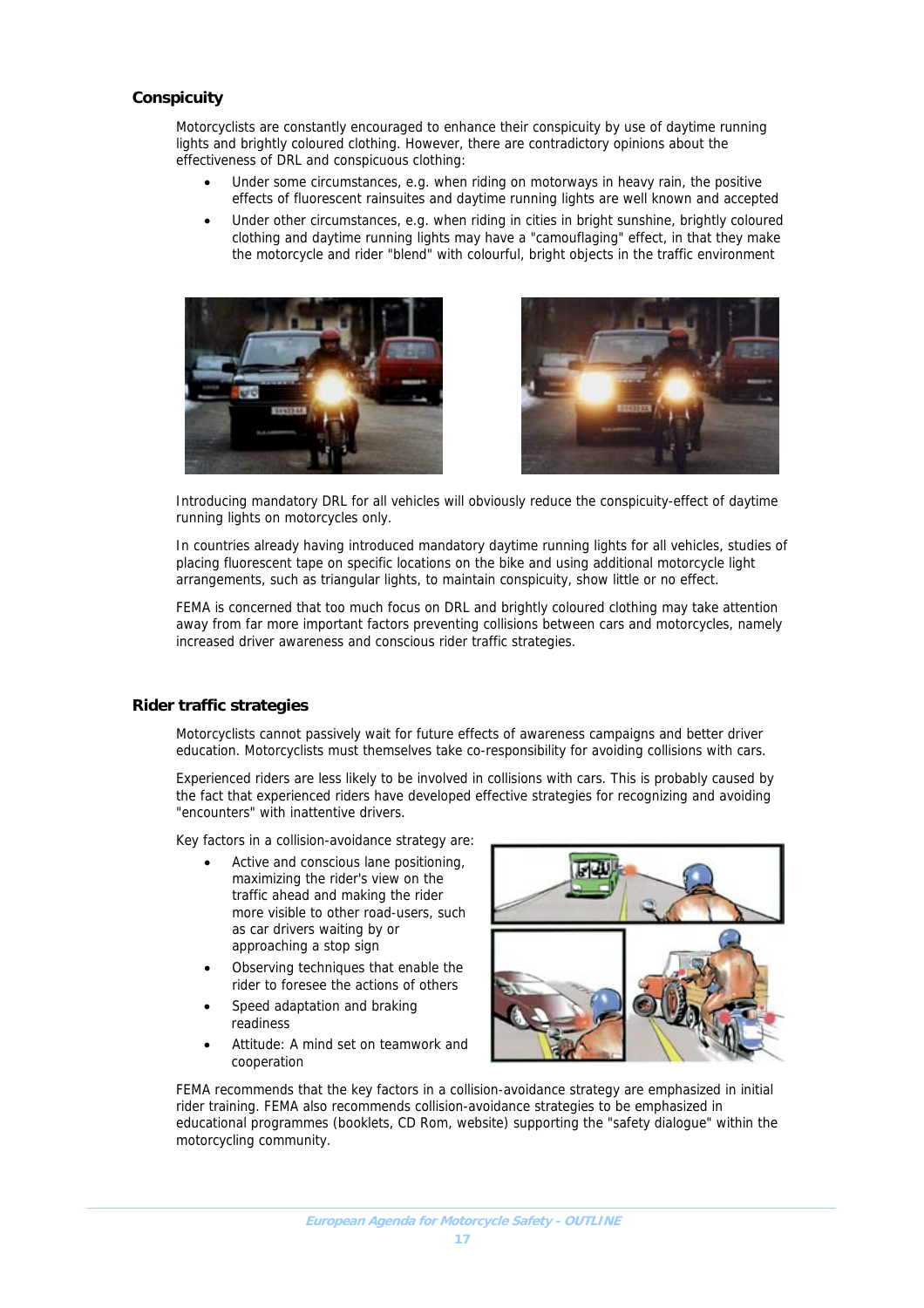#### **Collision-avoidance skills**

Under certain, favourable circumstances, motorcyclists may avoid a collision if mastering effective collision avoidance techniques, such as emergency braking and swerving. The retrospective amendments to the 2<sup>nd</sup> EC Driving Licence Directive requires braking and swerving exercises to be included in motorcycle licence test.

In real life, however, effective emergency collisionavoidance manoeuvres are among the most demanding vehicle operations a motorcyclist can perform, especially in wet conditions, requiring lots of practice and experience.

FEMA recognizes that basic collision-avoidance techniques should be part of basic rider training. However, experienced based knowledge shows that such manoeuvres are extremely difficult to utilise in real-life situations, particularly for inexperienced, novice riders.



Emergency braking and swerving training should always be practised in designated areas and not on public roads.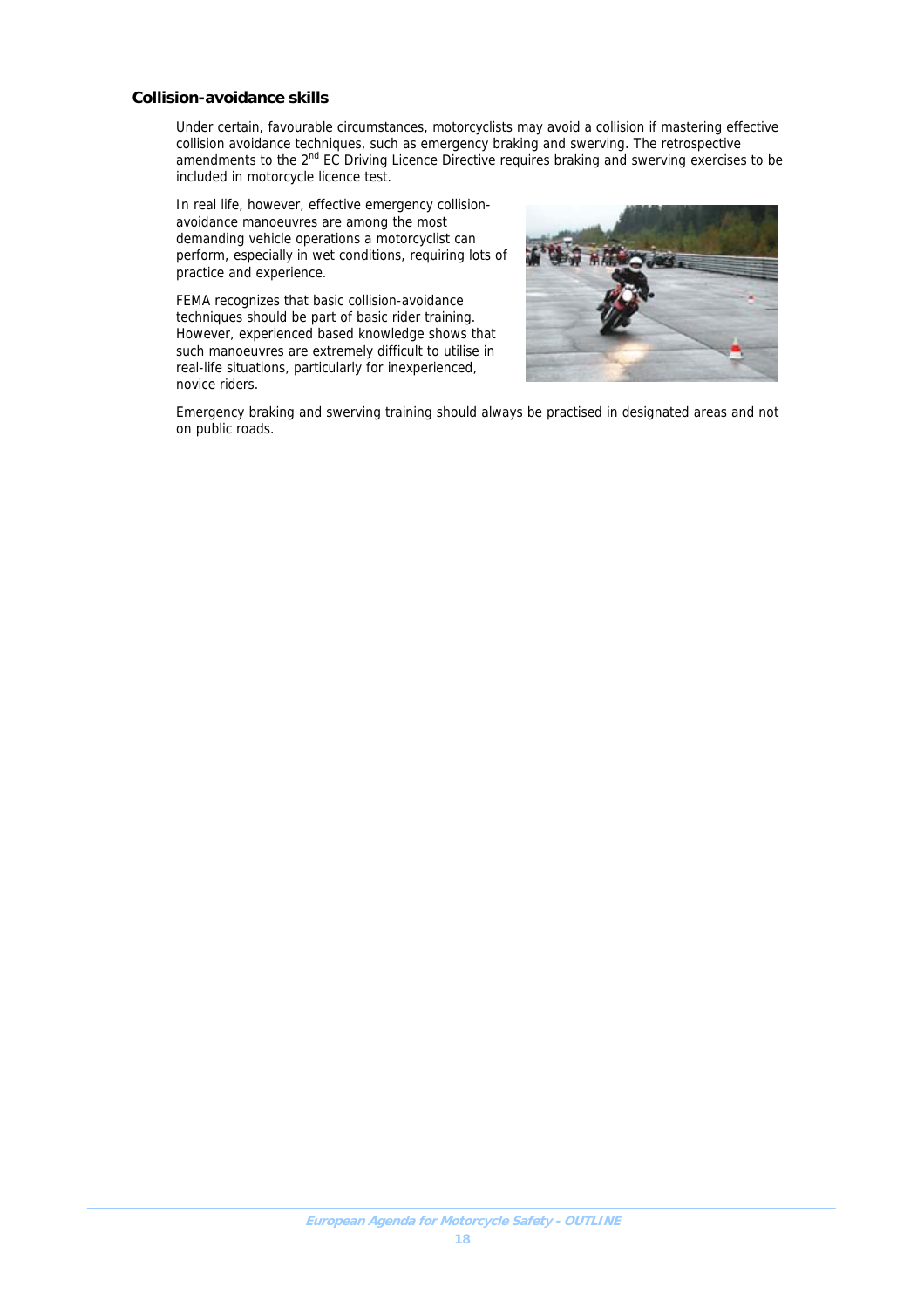## **Personal Protective Equipment**

Because motorcyclists usually become separated from their motorcycles at some time during a crash, it stands to reason that personal protective equipment is more likely to be effective than protective equipment attached to the motorcycle, e.g. so called "leg-protectors" or airbags.

Personal protective equipment may have injury-reducing effects when a motorcycle accident occurs, but such equipment does not prevent accidents. In the overall motorcycle safety picture, injuryreducing equipment is of far less importance than *accident*preventing initiatives.

Personal protective equipment available on the European market:

- Integral and open helmets, in combination with visors/goggles
- Jackets, trousers and overalls, made of leather or abrasion-resistant synthetic material, with or without impact-absorbing shoulder, elbow, hip and knee protection
- Gloves, made of leather or abrasion-resistant synthetic material, with or without additional impact protection
- Leather boots, with or without additional impact and abrasion protection
- Back-protectors, bought separately or integrated in jacket



#### **Helmets and helmet use**

Helmets, designed to prevent head injuries, are regarded the most important piece of personal protective equipment. The injury-reducing effects of good quality helmets are well known by motorcyclists, and even though some national motorcycle organisations, on principle and philosophical grounds, are against *compulsion*, helmet use is widely accepted in the motorcycling community.

However, much can be done to improve helmet designs. FEMA recognise that helmet use in hot climates, e.g. during summer in the southern parts of Europe, is uncomfortable to the extent of being *unsafe*. This is the explanation of why helmet use, even where required by national law, seems to be less common in Southern Europe than in Northern Europe. Thus, research into developing helmet designs that are more suitable in a warm climate is needed.

An integral type helmet offers a combination of head- and face protection, but existing designs are extremely noisy and have a limited field of vision. Other serious safety problems are weight and fogging when riding in the rain. Research and product development is needed. Greater compliance with helmet wearing requirements, the use of better quality helmets and riders' renewing their helmets more frequently can be encouraged by permitting member states to levy a reduced rate of VAT on the purchase of new helmets.

#### **Protective clothing**

The motorcycling community is safety conscious and the riders have purchased protective clothing worth hundreds of millions of Euro. In principle, FEMA supports the voluntary use of protective clothing, but two major concerns must be taken into account, namely comfort and cost.

FEMA recognises that the use of protective jackets, trousers, gloves and boots is uncomfortable to the extent of being *unsafe* when weather gets really hot - the explanation why not even the motorcycle police officers in southern parts of Europe, riding officially marked police motorcycles, are using protective clothing!

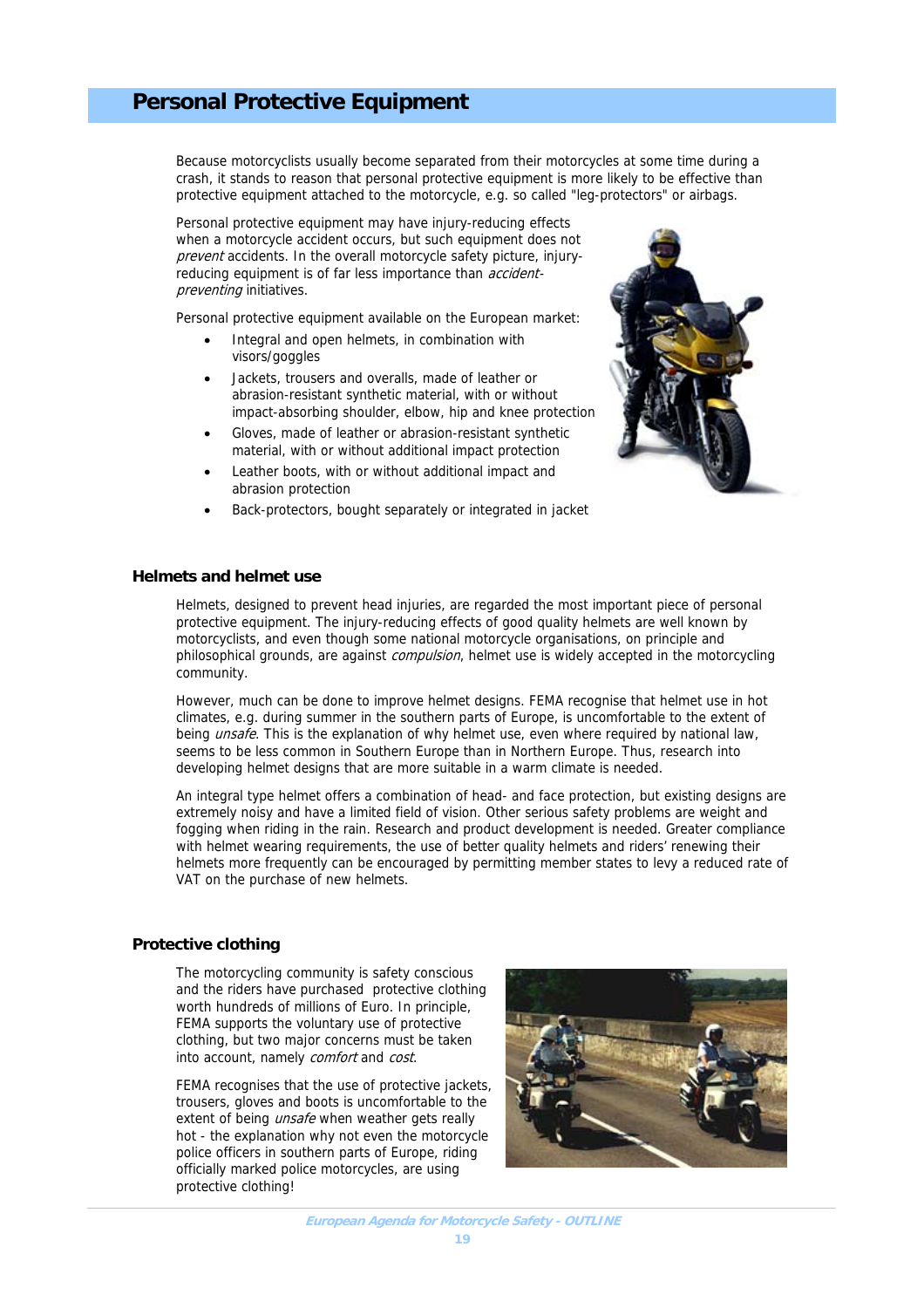In a road safety context, the positive attributes of personal protective equipment must always be balanced against their negative effects on a dangerously uncomfortable rider. Thus, research and development of affordable riding gear, more suitable in warm climate is needed.

The costs of buying good a quality helmet, jacket, trousers, gloves and boots are considerable: FEMA estimates the average cost of such equipment to approximately 1000 Euro. In addition, the equipment wears out, requiring replacement at regular intervals. High cost is one reason why riders do not purchase personal protective equipment. FEMA believes that a reduction in costs would lead to increased use. Fiscal incentives are an effective way of reducing costs, and FEMA recommends that personal protective equipment for motorcycle use is subject to a lower VAT rate.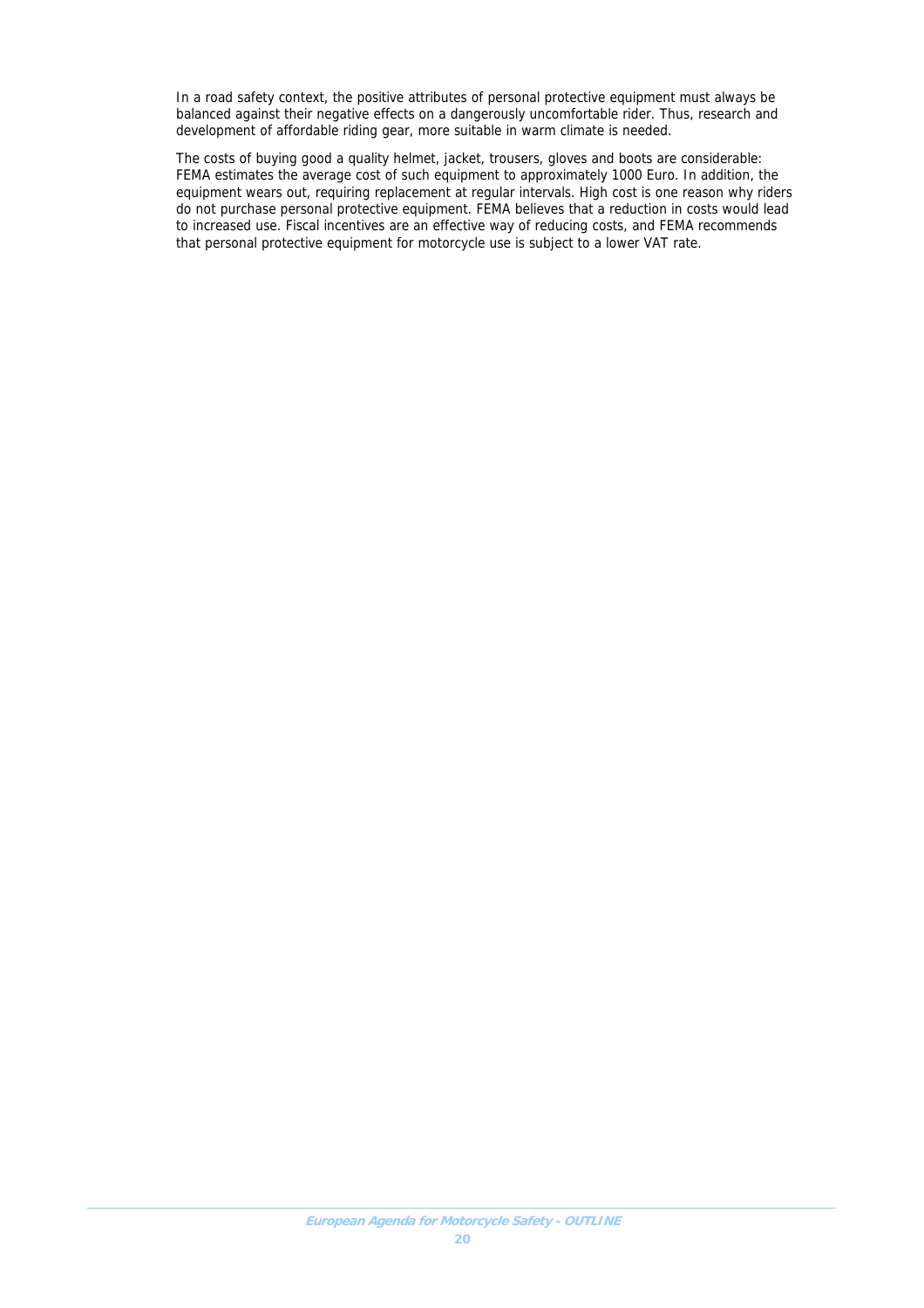## **Alcohol Impairment**

Alcoholic beverages are frequently available and promoted at events targeted to motorcyclists. The effects of alcohol on judgement and vehicle operation skills are well known among motorcyclists and most motorcyclists are cautious about drinking alcohol before riding. However, the general attitude towards drinking and riding differs from country to country.

Many organisers of motorcycling events are well aware of " the morning after" drink-riding problem and have invested in alcoholmeters for voluntary testing in the morning after an evening of drinking before attempting to ride a motorcycle.

Studies show that when motorcycles are stolen and then crashed, the joyrider often was under the influence of alcohol. This type of "motorcycle accidents" is best prevented by motorcycle owners properly securing their bikes, and Anti-Bike-Theft campaigns may prove useful in a road safety perpective.

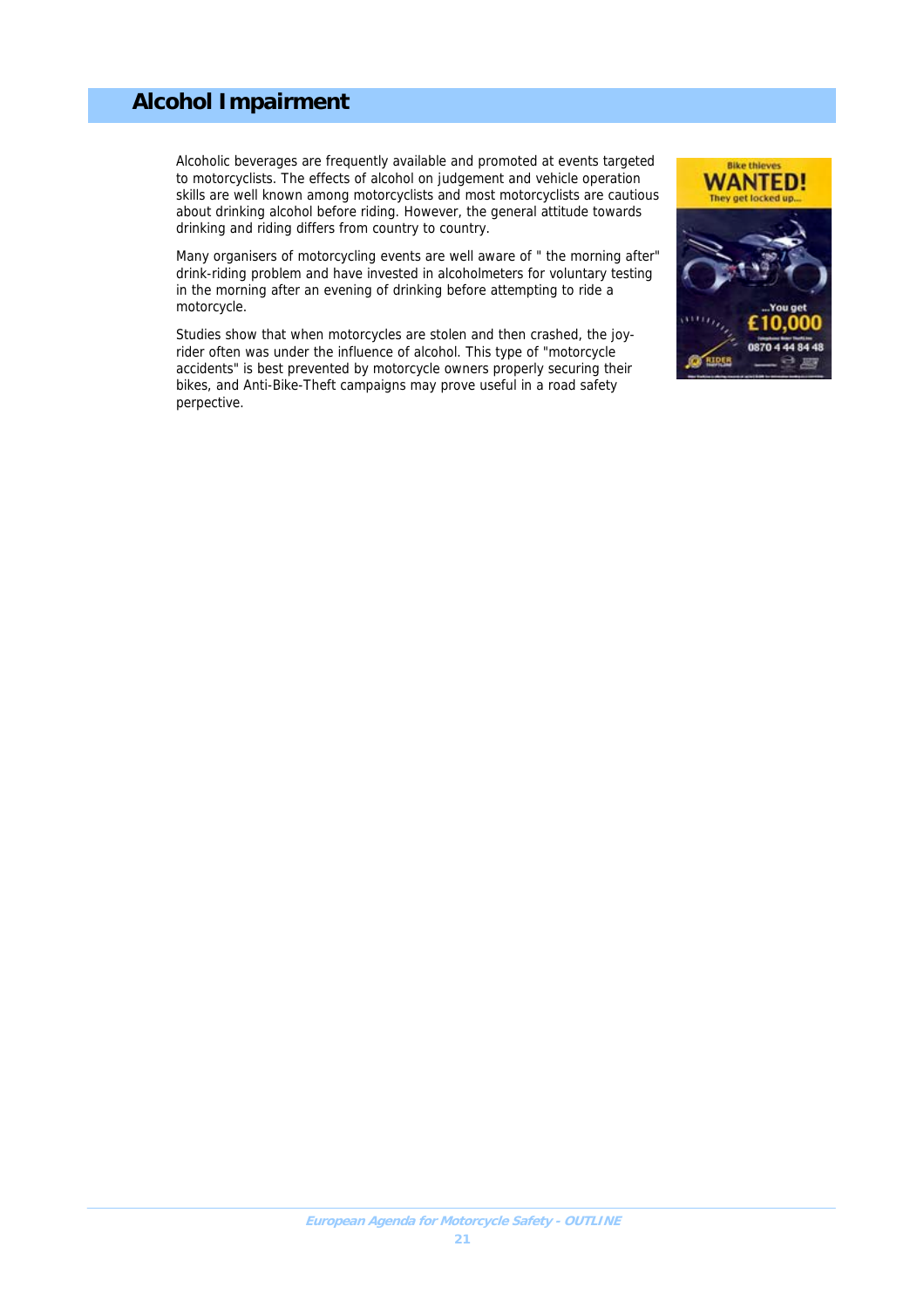## **Pan-European Motorcycle Safety Campaigns**

FEMA could identify several areas where Pan-European motorcycle safety campaigns would be extremely effective and useful:

- Motorcycle awareness campaigns
- Helmet awareness campaigns
- Road hazard awareness campaigns
- Anti-Bike-Theft campaigns
- Diesel Spills campaigns
- Educational programmes supporting the "safety dialogue"

However, the message could easily fail to reach their targets, and thousands of Euro be wasted, if such campaigns are not designed in close cooperation with user-groups.

Examples of previous motorcycle safety campaigns, organised by the motorcycling community:







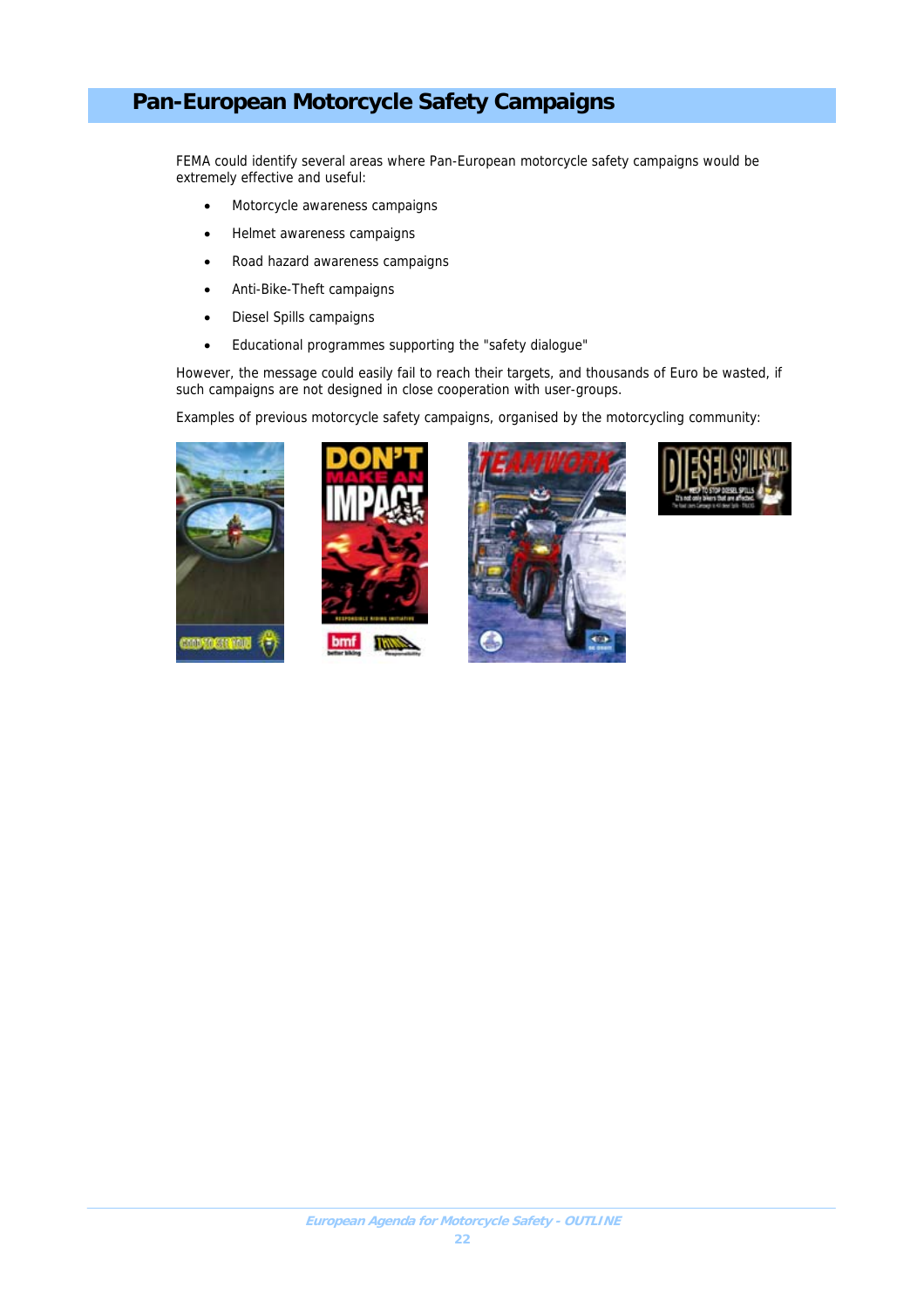### **Motorcycle Design**

The design of motorcycles has made them increasingly more capable and specialised and generally reflects a greater emphasis on safety. Current motorcycles have better brakes, greater stability, more responsive steering, more effective controls, improved ergonomics for reduced fatigue and improved reliability in all systems, than those of even a decade ago.

Because motorcyclists are usually separated from the motorcycle at some time during a crash, protective equipment attached to the motorcycle, e.g. so called "leg protectors" or airbags, is less likely to be effective than protective clothing and should not warrant serious attention.

#### **Tyres**

Tyres, which are particularly crucial components on a two-wheeled vehicle, have advanced significantly and have contributed much to vehicle performance, reliability and safety. Modern tyres offer better traction for turning and stopping, particularly in wet conditions.

#### **Braking Systems**

Brakes are significantly more powerful, and most motorcycles now have hydraulically actuated disc brakes. The majority of motorcycles still have two separate brake-control systems, one for the front wheel and one for the rear wheel.

It requires skills and experience to be able to apply exactly the correct braking force to the two systems. Braking is one the most difficult skills for a motorcyclist to master, especially in wet conditions. It is also one of the most critical, especially in panic situations. A typical error in a panic situation is the incorrect use of the brakes, causing the wheels to lock and the tyres to loose grip. Often riders fail to avoid collisions by their failure to use sufficient braking force through fear of overbraking and losing control.



To compensate for riders' tendency to overbrake the motorcycle in a panic-situation, several motorcycle producers have developed anti-lock braking systems

(ABS) or linked front and rear applications (Combined Braking Systems). FEMA supports the progressive introduction of affordable advanced braking systems (anti-lock braking systems and/or combined braking systems) on all new motorcycles and scooters through voluntary commitments, respecting consumer choice.

#### **Maintenance**

Most motorcyclists have an "enthusiastic" relation to their vehicle and spare little effort and money keeping the bike in immaculate condition. Being enthusiasts, most motorcyclists have a certain degree of technical knowledge, enabling them to perform regular, qualified safety inspections of their bikes.

For many motorcyclists, enthusiasm for riding is closely linked to the technical condition of their bike, meaning: Riding is less fun if the bike is not in good technical condition. The fact is that most European riders know a lot more about their motorcycles than most vehicle-examiners!

Studies show that very few motorcycle accidents are caused by mechanical failure as a result of poor maintenance. Thus, FEMA can see no need for compulsory safety controls of motorcycles such as mandatory pan-European roadworthiness tests.

Through the "safety dialogue", experienced riders share their knowledge of machine maintenance with novice riders, preventing accidents caused by ignorance.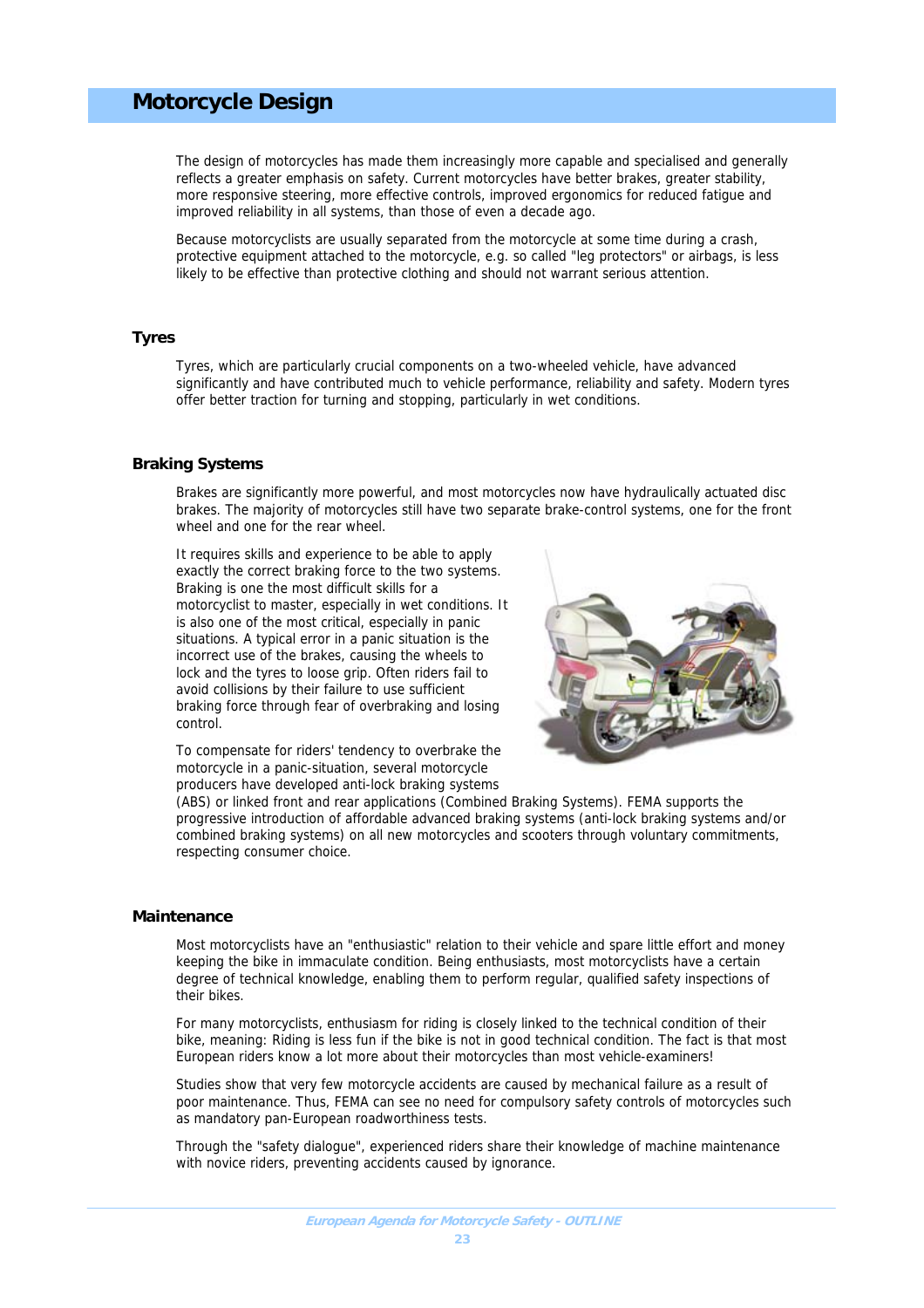#### **Modifications**

A motorcycle's relatively simple design and availability of "bolt-on" replacement or accessory components make it easy and popular to modify. The quality and safety of "bolt on" aftermarket components have steadily improved and are many times significantly superior to equivalent standard components.

Some skilled motorcycle owners take modification even further and design and produce the components themselves. This creative approach has brought about innovative, highly functional designs, sometimes adopted by the motorcycle industry and used on standard, mass-produced motorcycles.

Accident research from some European countries show that modified motorcycles, such as so called "choppers, are under-represented in accident statistics. FEMA can see no road safety benefits from restricting the historic tradition of modifying motorcycles.

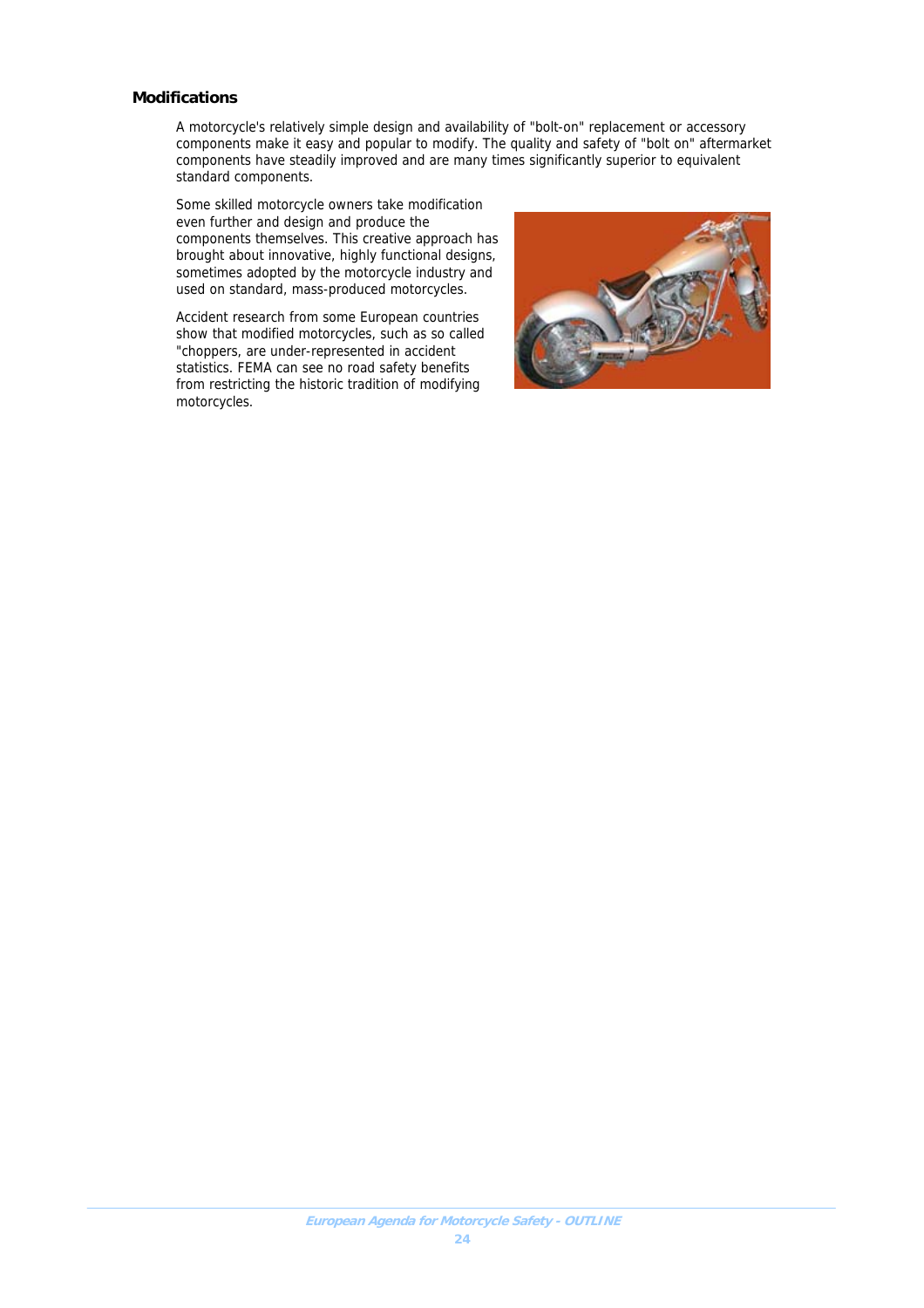## **Concluding Remarks**

Most European motorcyclists are perfectly willing to accept their responsibilities and take an active part in reducing motorcycle accidents.

European motorcyclists and their organisations support the safety targets in the proposed European Road Safety Action Programme. In fact, European motorcyclists and their organisations *demand* that they are given the opportunity to play an active role in achieving the targets of the European Road Safety Action Programme.

European motorcyclists and their organisations strongly believe that the success of the Road Safety Action Programme is dependent on the understanding, commitment and full cooperation of the motorcyclists themselves - "Shared Responsibility".

Thus, it is of great importance that the analyses and recommendations put forward by FEMA, in this document, are taken into consideration by legislators and decision makers, not only from the European Union's institutions, but from those of Europe's Member States.